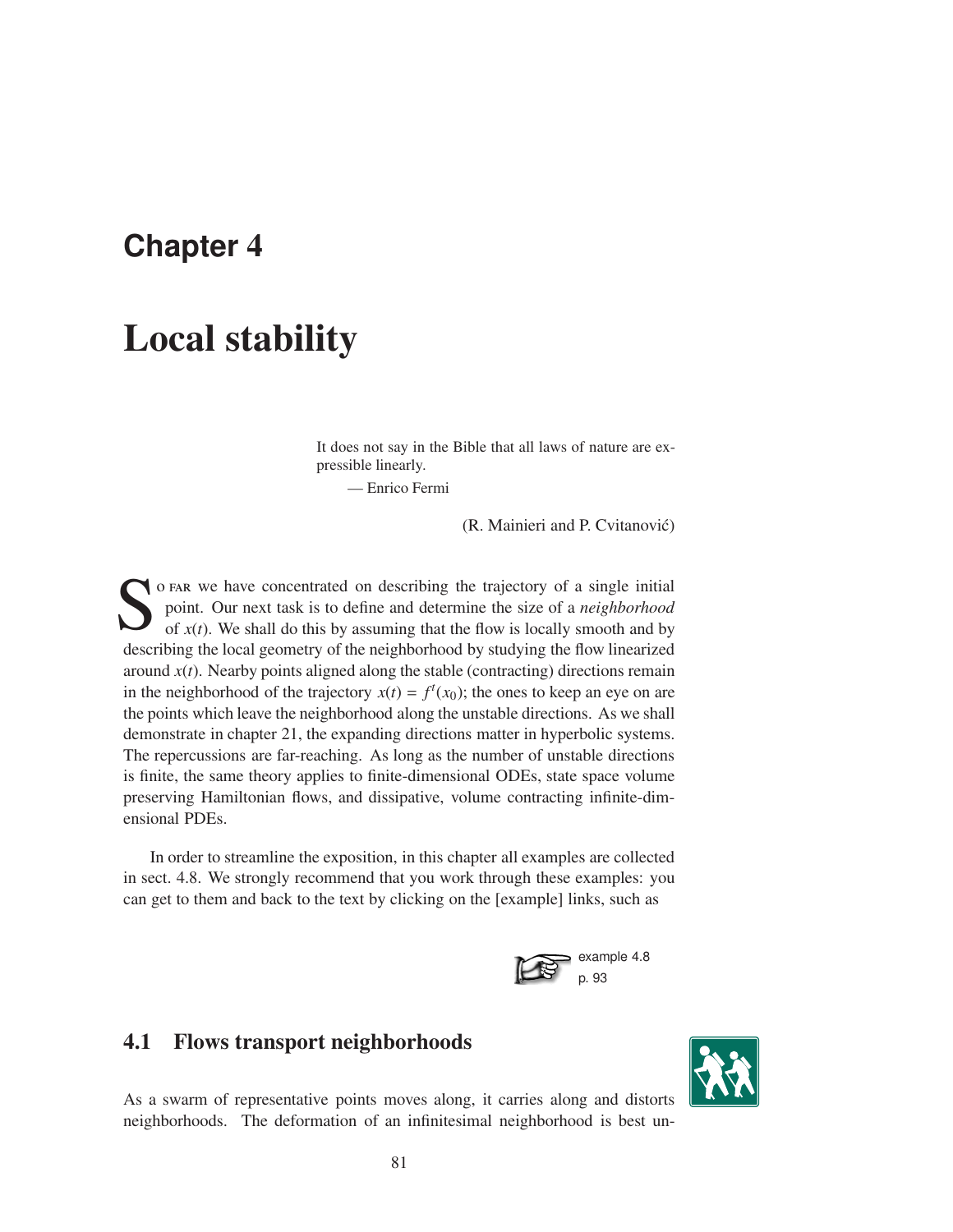derstood by considering a trajectory originating near  $x_0 = x(0)$ , with an initial infinitesimal deviation vector  $\delta x(0)$ . The flow then transports the deviation vector  $\delta x(t)$  along the trajectory  $x(x_0, t) = f^t(x_0)$ .

#### 4.1.1 Instantaneous rate of shear

The system of linear *equations of variations* for the displacement of the infinitesimally close neighbor  $x + \delta x$  follows from the flow equations (2.7) by Taylor expanding to linear order

$$
\dot{x}_i + \dot{\delta x}_i = v_i(x + \delta x) \approx v_i(x) + \sum_j \frac{\partial v_i}{\partial x_j} \delta x_j.
$$

The infinitesimal deviation vector  $\delta x$  is thus transported along the trajectory  $x(x_0, t)$ , with time variation given by

$$
\frac{d}{dt}\delta x_i(x_0, t) = \sum_j \left. \frac{\partial v_i}{\partial x_j}(x) \right|_{x = x(x_0, t)} \delta x_j(x_0, t).
$$
\n(4.1)

As both the displacement and the trajectory depend on the initial point  $x_0$  and the time *t*, we shall often abbreviate the notation to  $x(x_0, t) \rightarrow x(t) \rightarrow x$ ,  $\delta x_i(x_0, t) \rightarrow$  $\delta x_i(t) \rightarrow \delta x$  in what follows. Taken together, the set of equations

$$
\dot{x}_i = v_i(x), \quad \dot{\delta}x_i = \sum_j A_{ij}(x)\delta x_j \tag{4.2}
$$

governs the dynamics in the tangent bundle  $(x, \delta x) \in TM$  obtained by adjoining the *d*-dimensional tangent space  $\delta x \in TM_x$  to every point  $x \in M$  in the *d*-dimensional state space  $M \subset \mathbb{R}^d$ . The *stability matrix* or *velocity gradients matrix* 

$$
A_{ij}(x) = \frac{\partial}{\partial x_j} v_i(x) \tag{4.3}
$$

describes the instantaneous rate of shearing of the infinitesimal neighborhood of  $x(t)$  by the flow. A swarm of neighboring points of  $x(t)$  is instantaneously sheared by the action of the stability matrix,  $\delta x(t + \delta t) = \delta x(t) + \delta t A(x_n) \delta x(t)$ . A is a tensorial rate of deformation, so it is a bit hard (if not impossible) to draw.



#### 4.1.2 Finite time linearized flow

By Taylor expanding a *finite time* flow to linear order,

$$
f_i^t(x_0 + \delta x) = f_i^t(x_0) + \sum_j \frac{\partial f_i^t(x_0)}{\partial x_0} \delta x_j + \cdots, \qquad (4.4)
$$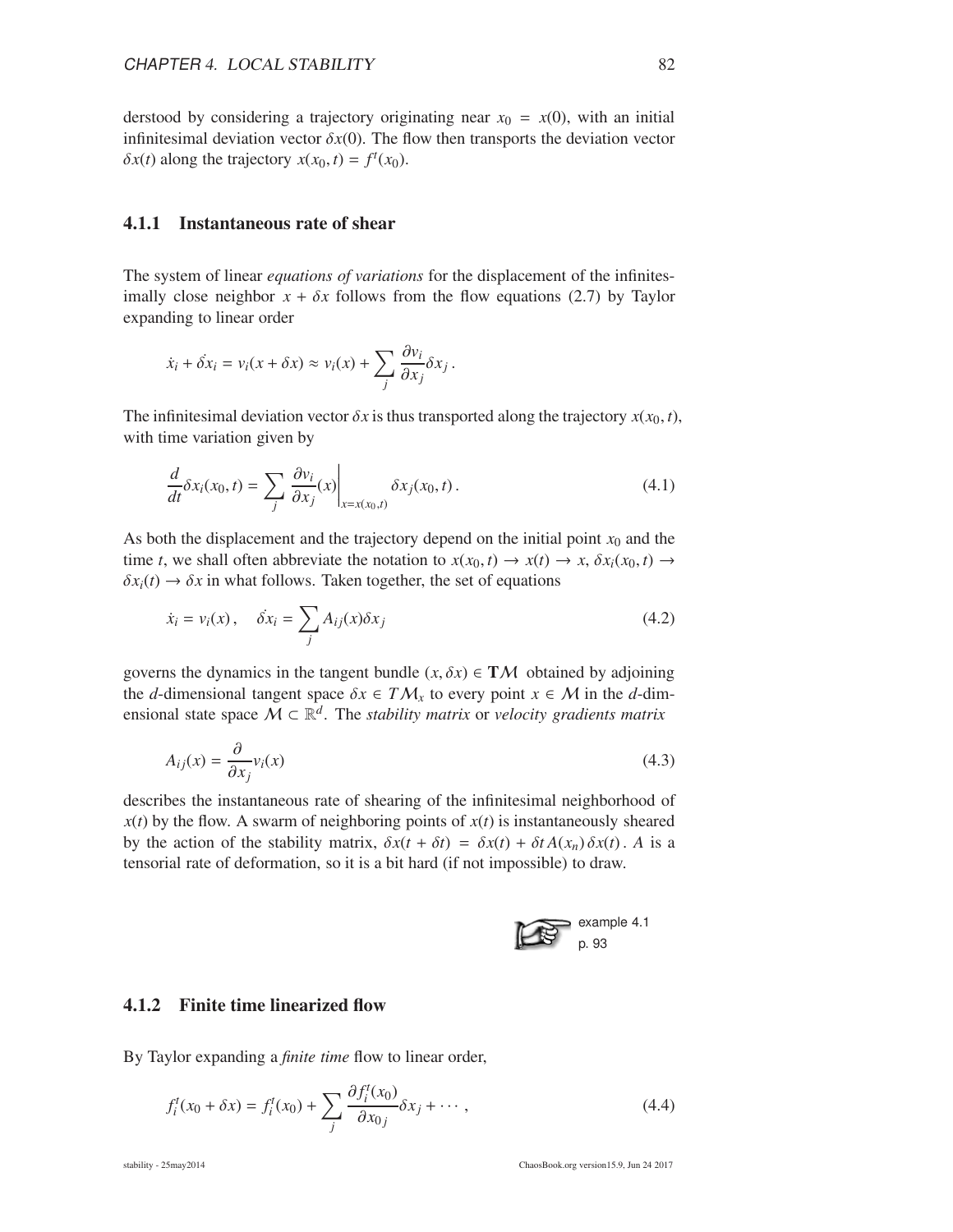**Figure** 4.1: For finite times a local frame is transported along the orbit and deformed by Jacobian matrix  $J^t$ . As  $J^t$  is not self-adjoint, an initial orthogonal frame is mapped into a non-orthogonal one.



one finds that the linearized neighborhood is transported by the Jacobian matrix remark 4.1

$$
\delta x(t) = J^{t}(x_0) \, \delta x_0 \,, \qquad J^{t}_{ij}(x_0) = \frac{\partial x(t)_i}{\partial x(0)_j} \,, \quad J^{0}(x_0) = 1 \,. \tag{4.5}
$$

For example, in 2 dimensions the Jacobian matrix for change from initial to final coordinates is

$$
J^{t} = \frac{\partial(x, y)}{\partial(x_0, y_0)} = \begin{bmatrix} \frac{\partial x}{\partial x_0} & \frac{\partial x}{\partial y_0} \\ \frac{\partial y}{\partial x_0} & \frac{\partial y}{\partial y_0} \end{bmatrix}.
$$

The Jacobian matrix is evaluated on a trajectory segment that starts at point  $x_0 = x(t_0)$  and ends at point  $x_1 = x(t_1)$ ,  $t_1 \ge t_0$ . As the trajectory  $x(t)$  is deterministic, the initial point  $x_0$  and the elapsed time  $t$  in (4.5) suffice to determine  $J$ , but occasionally we find it helpful to be explicit about the initial and final times and state space positions, and write

$$
J_{ij}^{t_1-t_0} = J_{ij}(t_1; t_0) = J_{ij}(x_1, t_1; x_0, t_0) = \frac{\partial x(t_1)_i}{\partial x(t_0)_j}.
$$
\n(4.6)

The map  $f^t$  is assumed invertible and differentiable so that  $J^t$  exists. For sufficiently short times  $J^t$  remains close to 1, so det  $J^t > 0$ . By continuity det  $J^t$ remains positive for all times  $t$ . However, for discrete time maps, det  $J^n$  can have either sign.

#### 4.1.3 Co-moving frames

*J* describes the deformation of an infinitesimal neighborhood at a finite time *t* in the co-moving frame of  $x(t)$ . This deformation of an initial frame at  $x_0$  into a non-orthogonal frame at  $x(t)$  is described by the eigenvectors and eigenvalues of the Jacobian matrix of the linearized flow (see figure 4.1),

$$
J^{t} \mathbf{e}^{(j)} = \Lambda_{j} \mathbf{e}^{(j)}, \qquad j = 1, 2, \cdots, d.
$$
 (4.7)

Throughout this text the symbol Λ*<sup>k</sup>* will always denote the *k*th *eigenvalue* (the *stability multiplier*) of the finite time Jacobian matrix  $J^t$ . Symbol  $\lambda^{(k)}$  will be reserved for the *k*th *stability exponent*, with real part  $\mu^{(k)}$  and phase  $\omega^{(k)}$ :

$$
\Lambda_k = e^{t\lambda^{(k)}} \qquad \lambda^{(k)} = \mu^{(k)} + i\omega^{(k)}\,. \tag{4.8}
$$

As  $J<sup>t</sup>$  is a real matrix, its eigenvalues are either real or come in complex conjugate pairs,

$$
\{\Lambda_k, \Lambda_{k+1}\} = \{e^{t(\mu^{(k)}+i\omega^{(k)})}, e^{t(\mu^{(k)}-i\omega^{(k)})}\},
$$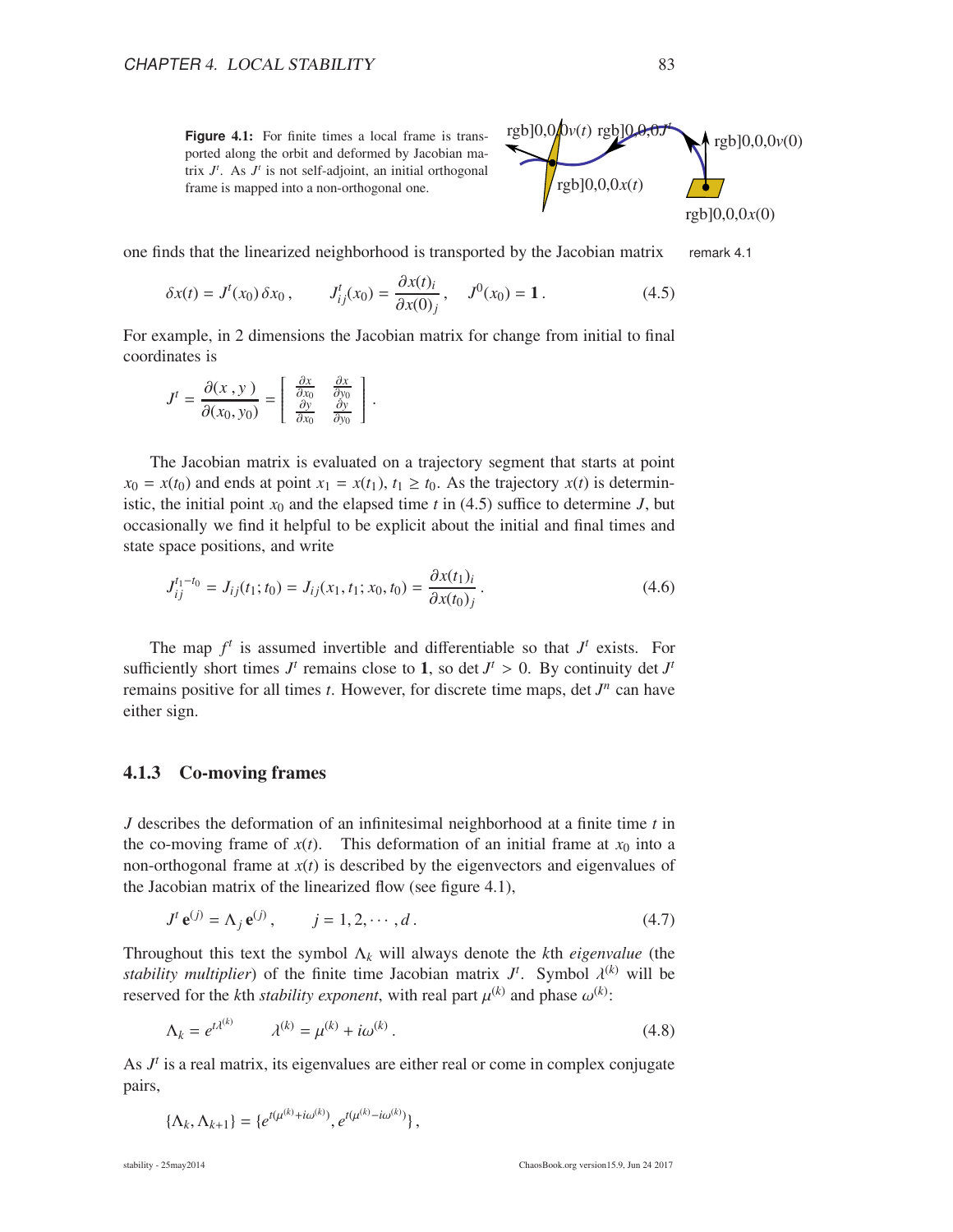with magnitude  $|\Lambda_k| = |\Lambda_{k+1}| = \exp(t\mu^{(k)})$ . The phase  $\omega^{(k)}$  describes the rotation velocity in the plane spanned by the pair of real eigenvectors,  $\{Re e^{(k)}, Im e^{(k)}\}$ , with one period of rotation given by  $T = 2\pi/\omega^{(k)}$ .



 $J^t(x_0)$  depends on the initial point  $x_0$  and the elapsed time *t*. For notational brevity we omitted this dependence, but in general both the eigenvalues and the eigenvectors,  $\Lambda_j = \Lambda_j(x_0, t)$ ,  $\cdots$ ,  $\mathbf{e}^{(j)} = \mathbf{e}^{(j)}(x_0, t)$ , also depend on the trajectory traversed.

Nearby trajectories separate exponentially with time along the *unstable directions*, approach each other along the *stable directions*, and change their distance along the *marginal directions* at rates slower than exponential, corresponding to the eigenvalues of the Jacobian matrix with magnitude larger than, smaller than, or equal to 1. In the literature, the adjectives *neutral*, *indi*ff*erent*, *center* are often used instead of 'marginal'. Attracting, or stable directions are sometimes called 'asymptotically stable,' and so on.

One of the preferred directions is what one might expect, the direction of the flow itself. To see that, consider two initial points along a trajectory separated by infinitesimal flight time  $\delta t$ :  $\delta x_0 = f^{\delta t}(x_0) - x_0 = v(x_0)\delta t$ . By the semigroup property of the flow,  $f^{t+\delta t} = f^{\delta t+t}$ , where

$$
f^{\delta t + t}(x_0) = \int_t^{\delta t + t} d\tau \, v(x(\tau)) + f^t(x_0) = \delta t \, v(x(t)) + f^t(x_0) \, .
$$

Expanding both sides of  $f^t(f^{\delta t}(x_0)) = f^{\delta t}(f^t(x_0))$ , keeping the leading term in  $\delta t$ , and using the definition of the Jacobian matrix (4.5), we observe that  $J^t(x_0)$ transports the velocity vector at  $x_0$  to the velocity vector at  $x(t)$  (see figure 4.1):

$$
v(x(t)) = Jt(x0) v(x0).
$$
\n(4.9)

#### 4.2 Computing the Jacobian matrix

As we started by assuming that we know the equations of motion, from (4.3) we also know stability matrix *A*, the instantaneous rate of shear of an infinitesimal neighborhood  $\delta x_i(t)$  of the trajectory  $x(t)$ . What we do not know is the finite time deformation (4.5), so our next task is to relate the stability matrix *A* to Jacobian matrix  $J<sup>t</sup>$ . On the level of differential equations the relation follows by taking the time derivative of (4.5) and replacing  $\delta x$  by (4.2)

$$
\frac{d}{dt}\,\delta x(t) = \frac{dJ^t}{dt}\,\delta x_0 = A\,\delta x(t) = A J^t\,\delta x_0\,.
$$

Hence the matrix elements of the  $\left[ d \times d \right]$  Jacobian matrix satisfy the 'tangent linear equations'

$$
\frac{d}{dt}J^{t}(x_{0}) = A(x) J^{t}(x_{0}), \quad x = f^{t}(x_{0}), \quad \text{initial condition } J^{0}(x_{0}) = 1. \tag{4.10}
$$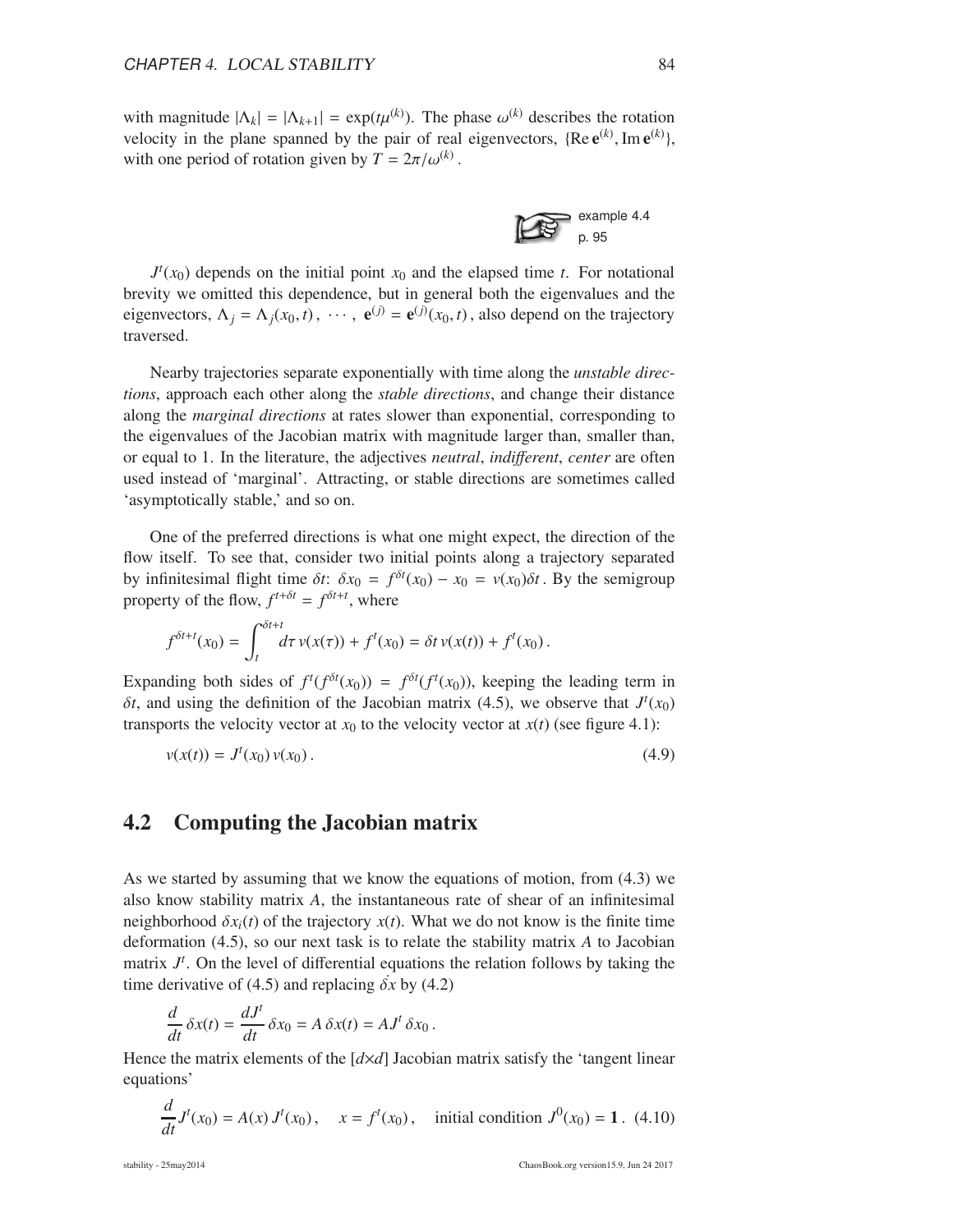For autonomous flows, the matrix of velocity gradients  $A(x)$  depends only on  $x$ , not time, while  $J<sup>t</sup>$  depends on both the state space position and time. Given a numerical routine for integrating the equations of motion, evaluation of the Jacobian matrix requires minimal additional programming effort; one simply extends the *d*-dimensional integration routine and integrates the  $d^2$  elements of  $J^t(x_0)$  concurrently with  $f^t(x_0)$ . The qualifier 'simply' is perhaps too glib. Integration will work for short finite times, but for exponentially unstable flows one quickly runs into numerical over- and/or underflow problems. For high-dimensional flows the analytical expressions for elements of *A* might be so large that *A* fits on no computer. Further thought will have to go into implementation this calculation. chapter 30

So now we know how to compute Jacobian matrix  $J<sup>t</sup>$  given the stability matrix *A*, at least when the  $d^2$  extra equations are not too expensive to compute. Mission accomplished.



And yet... there are mopping up operations left to do. We persist until we derive the integral formula (4.19) for the Jacobian matrix, an analogue of the finitetime 'Green's function' or 'path integral' solutions of other linear problems.

We are interested in smooth, differentiable flows. If a flow is smooth, in a sufficiently small neighborhood it is essentially linear. Hence the next section, which might seem an embarrassment (what is a section on *linear* flows doing in a book on *non*linear dynamics?), offers a firm stepping stone on the way to understanding nonlinear flows. Linear charts are the key tool of differential geometry, general relativity, etc., so we are in good company. If you know your eigenvalues and eigenvectors, you may prefer to fast forward here.



### 4.3 A linear diversion

Linear is good, nonlinear is bad. —Jean Bellissard

Linear fields are the simplest vector fields, described by linear differential equations which can be solved explicitly, with solutions that are good for all times. The state space for linear differential equations is  $M = \mathbb{R}^d$ , and the equations of motion (2.7) are written in terms of a vector *x* and a constant stability matrix *A* as

$$
\dot{x} = v(x) = Ax. \tag{4.11}
$$

Solving this equation means finding the state space trajectory

 $x(t) = (x_1(t), x_2(t), \ldots, x_d(t))$ 

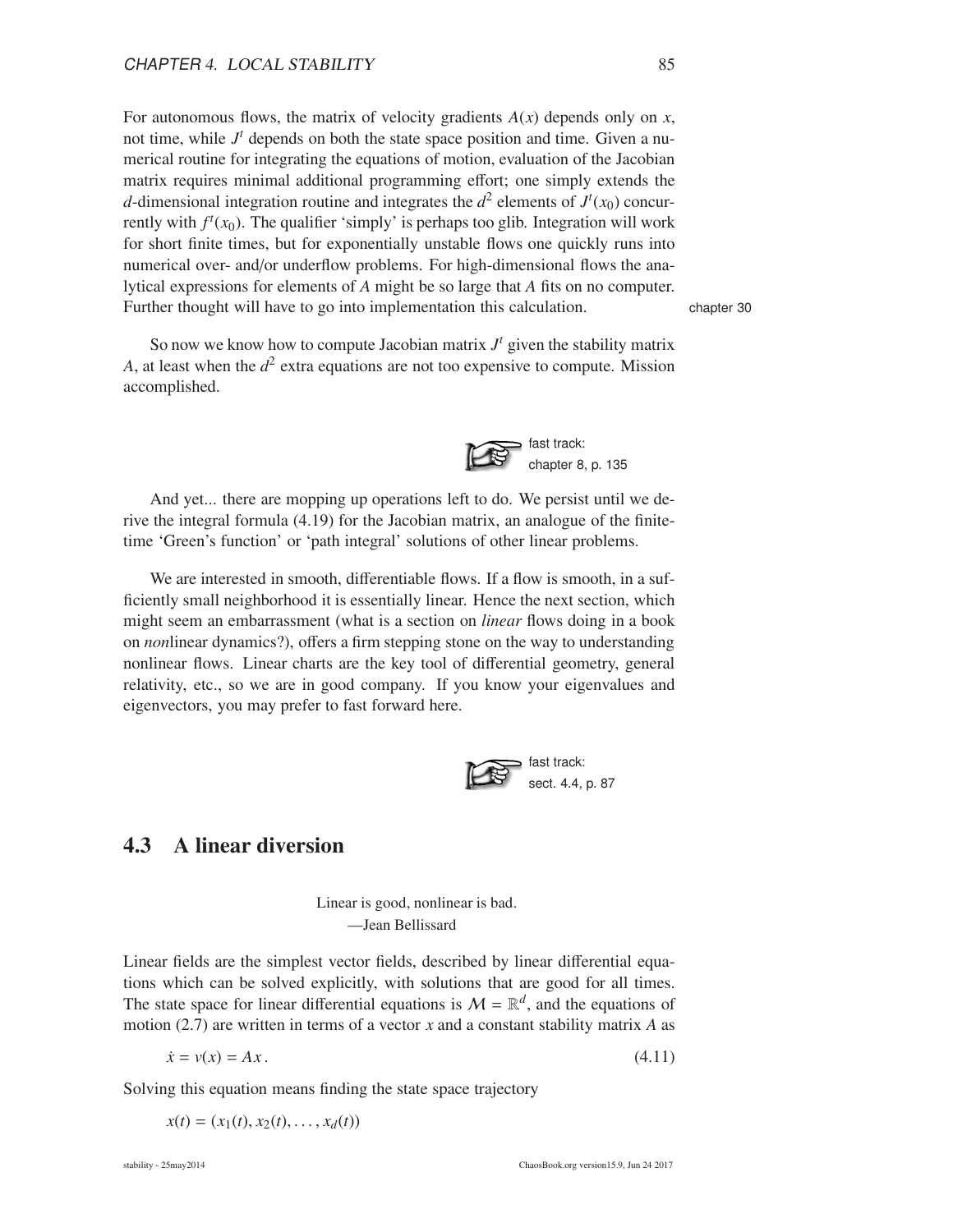passing through a given initial point  $x_0$ . If  $x(t)$  is a solution with  $x(0) = x_0$  and *y*(*t*) another solution with  $y(0) = y_0$ , then the linear combination  $ax(t) + by(t)$  with *a*, *b* ∈ ℝ is also a solution, but now starting at the point  $ax_0 + by_0$ . At any instant in time, the space of solutions is a *d*-dimensional vector space, spanned by a basis of *d* linearly independent solutions.

How do we solve the linear differential equation (4.11)? If instead of a matrix equation we have a scalar one,  $\dot{x} = \lambda x$ , the solution is  $x(t) = e^{t\lambda}x_0$ . In order to solve the *d*-dimensional matrix case, it is helpful to rederive this solution by studying what happens for a short time step  $\delta t$ . If time  $t = 0$  coincides with position  $x(0)$ , then

$$
\frac{x(\delta t) - x(0)}{\delta t} = \lambda x(0),\tag{4.12}
$$

which we iterate *m* times to obtain Euler's formula for compounding interest

$$
x(t) \approx \left(1 + \frac{t}{m}\lambda\right)^m x(0) \approx e^{t\lambda} x(0). \tag{4.13}
$$

The term in parentheses acts on the initial condition  $x(0)$  and evolves it to  $x(t)$  by taking *m* small time steps  $\delta t = t/m$ . As  $m \to \infty$ , the term in parentheses converges to  $e^{t\lambda}$ . Consider now the matrix version of equation (4.12):

$$
\frac{x(\delta t) - x(0)}{\delta t} = Ax(0). \tag{4.14}
$$

A representative point *x* is now a vector in  $\mathbb{R}^d$  acted on by the matrix *A*, as in (4.11). Denoting by 1 the identity matrix, and repeating the steps (4.12) and (4.13) we obtain Euler's formula for the exponential of a matrix:

$$
x(t) = Jt x(0), \qquad Jt = etA = \lim_{m \to \infty} \left( 1 + \frac{t}{m} A \right)^m.
$$
 (4.15)

We will find this definition for the exponential of a matrix helpful in the general case, where the matrix  $A = A(x(t))$  varies along a trajectory.

Now that we have some feeling for the qualitative behavior of eigenvectors and eigenvalues of linear flows, we are ready to return to the nonlinear case. How do we compute the exponential (4.15)?



section 5.2.1

Henriette Roux: So, computing eigenvalues and eigenvectors seems like a good thing. But how do you really do it?

A: Any text on numerics of matrices discusses how this is done; the keywords are 'Gram-Schmidt', and for high-dimensional flows 'Krylov subspace' and 'Arnoldi iteration'. Conceptually (but not for numerical purposes) we like the economical description of neighborhoods of equilibria and periodic orbits afforded by projection operators. The requisite linear algebra is standard. As this is a bit of sidetrack that you will find confusing at the first go, it is relegated to appendix A4.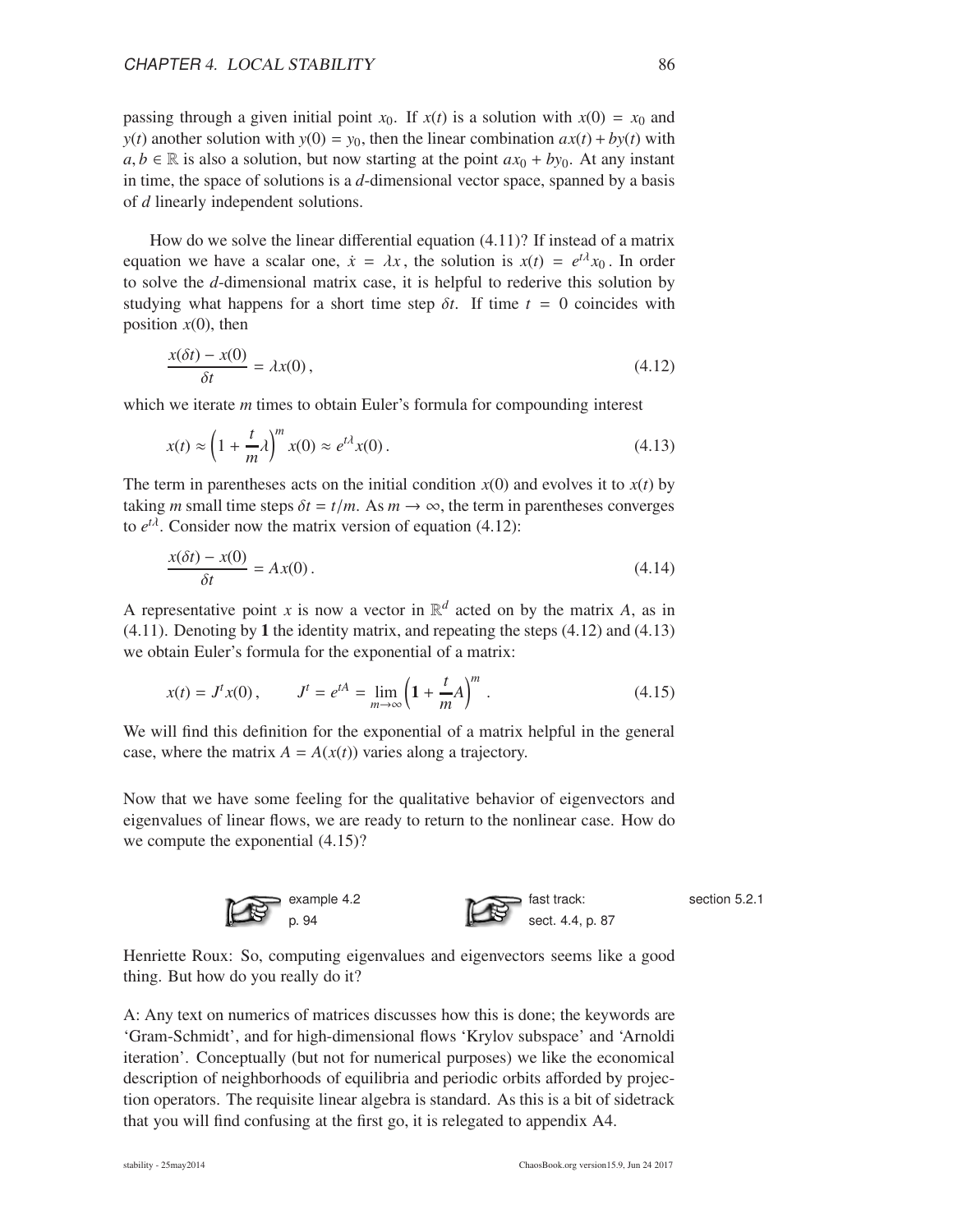## 4.4 Stability of flows

How does one determine the eigenvalues of the finite time local deformation  $J<sup>t</sup>$  for a general nonlinear smooth flow? The Jacobian matrix is computed by integrating the equations of variations (4.2)

$$
x(t) = ft(x0), \quad \delta x(x0, t) = Jt(x0) \delta x(x0, 0).
$$
 (4.16)

The equations are linear, so we should be able to integrate them–but in order to make sense of the answer, we derive this integral step by step.

Consider the case of a general, non-stationary trajectory  $x(t)$ . The exponential of a constant matrix can be defined either by its Taylor series expansion or in terms of the Euler limit (4.15):

$$
e^{tA} = \sum_{k=0}^{\infty} \frac{t^k}{k!} A^k = \lim_{m \to \infty} \left( 1 + \frac{t}{m} A \right)^m . \tag{4.17}
$$

Taylor expanding is fine if *A* is a constant matrix. However, only the second, tax-accountant's discrete step definition of an exponential is appropriate for the task at hand. For dynamical systems, the local rate of neighborhood distortion  $A(x)$  depends on where we are along the trajectory. The linearized neighborhood is deformed along the flow, and the  $m$  discrete time-step approximation to  $J<sup>t</sup>$  is therefore given by a generalization of the Euler product (4.17):

$$
J^{t}(x_{0}) = \lim_{m \to \infty} \prod_{n=m}^{1} (1 + \delta t A(x_{n})) = \lim_{m \to \infty} \prod_{n=m}^{1} e^{\delta t A(x_{n})}
$$
(4.18)  
= 
$$
\lim_{m \to \infty} e^{\delta t A(x_{m})} e^{\delta t A(x_{m-1})} \cdots e^{\delta t A(x_{2})} e^{\delta t A(x_{1})},
$$

where  $\delta t = (t - t_0)/m$ , and  $x_n = x(t_0 + n\delta t)$ . Indexing of the product indicates that the successive infinitesimal deformation are applied by multiplying from the left. The  $m \to \infty$  limit of this procedure is the formal integral

$$
J_{ij}^{t}(x_0) = \left[ \mathbf{T}e^{\int_0^t d\tau A(x(\tau))} \right]_{ij}, \qquad (4.19)
$$

where T stands for time-ordered integration, *defined* as the continuum limit of successive multiplications  $(4.18)$ . *t* is the main con- exercise 4.5 ceptual result of the present chapter. This formula is the finite time companion of the differential definition (4.10). The definition makes evident important properties of Jacobian matrices, such as their being multiplicative along the flow,

$$
J^{t+t'}(x) = J^{t'}(x') J^t(x), \qquad \text{where } x' = f^t(x_0), \tag{4.20}
$$

which is an immediate consequence of the time-ordered product structure of  $(4.18)$ . However, in practice *J* is evaluated by integrating (4.10) along with the ODEs that define a particular flow.

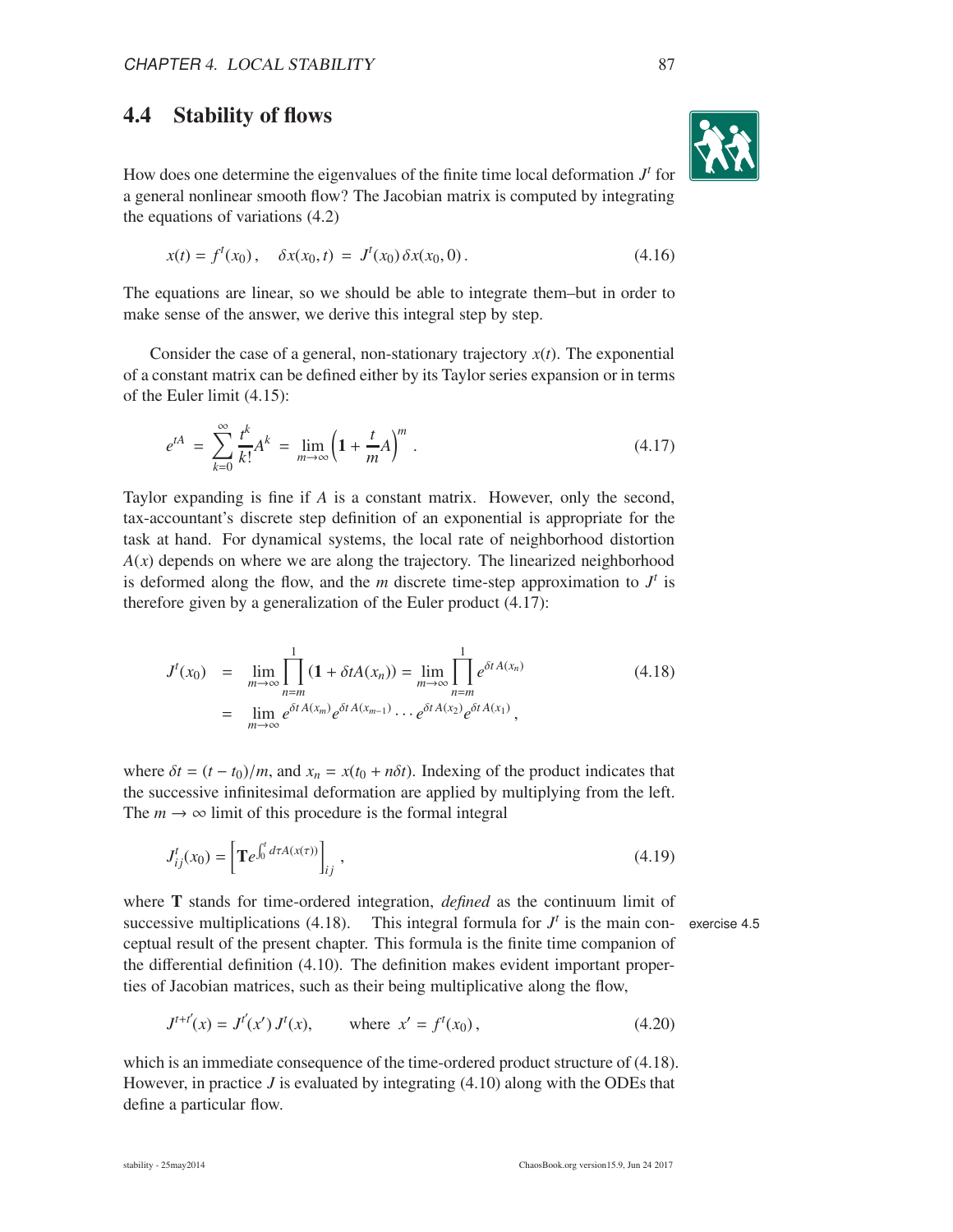## 4.5 Stability of maps

The transformation of an infinitesimal neighborhood of a trajectory under the iteration of a map follows from Taylor expanding the iterated mapping at finite time *n* to linear order, as in (4.4). The linearized neighborhood is transported by the Jacobian matrix evaluated at a discrete set of times  $n = 1, 2, \ldots$ ,

$$
J_{ij}^n(x_0) = \left. \frac{\partial f_i^n(x)}{\partial x_j} \right|_{x=x_0} . \tag{4.21}
$$

As in the finite time case (4.8), we denote by  $\Lambda_k$  the *k*th *eigenvalue* or multiplier of the finite time Jacobian matrix  $J<sup>n</sup>$ . There is really no difference from the continuous time case, other than that now the Jacobian matrix is evaluated at integer times.

The formula for the linearization of *n*th iterate of a *d*-dimensional map

$$
J^{n}(x_0) = J(x_{n-1}) \cdots J(x_1) J(x_0), \quad x_j = f^{j}(x_0), \tag{4.22}
$$

in terms of single time steps  $J_{jl} = \partial f_j / \partial x_l$  follows from the chain rule for functional composition,

$$
\frac{\partial}{\partial x_i} f_j(f(x)) = \sum_{k=1}^d \left. \frac{\partial f_j(y)}{\partial y_k} \right|_{y=f(x)} \frac{\partial f_k(x)}{\partial x_i}.
$$

If you prefer to think of a discrete time dynamics as a sequence of Poincaré section returns, then (4.22) follows from (4.20): Jacobian matrices are multiplicative along the flow. **EXERCISE EXERCISE EXERCISE EXERCISE EXERCISE EXERCISE EXERCISE EXERCISE EXERCISE EXERCISE** 





## 4.6 Stability of Poincaré return maps



(R. Paškauskas and P. Cvitanović)

We now relate the linear stability of the Poincaré return map  $P : \mathcal{P} \to \mathcal{P}$  defined in sect. 3.1 to the stability of the continuous time flow in the full state space.

The hypersurface  $P$  can be specified implicitly through a function  $U(x)$  that is zero whenever a point *x* is on the Poincaré section. A nearby point  $x + \delta x$  is in the hypersurface  $\mathcal P$  if  $U(x+\delta x) = 0$ , and the same is true for variations around the first

example 4.9 p. 98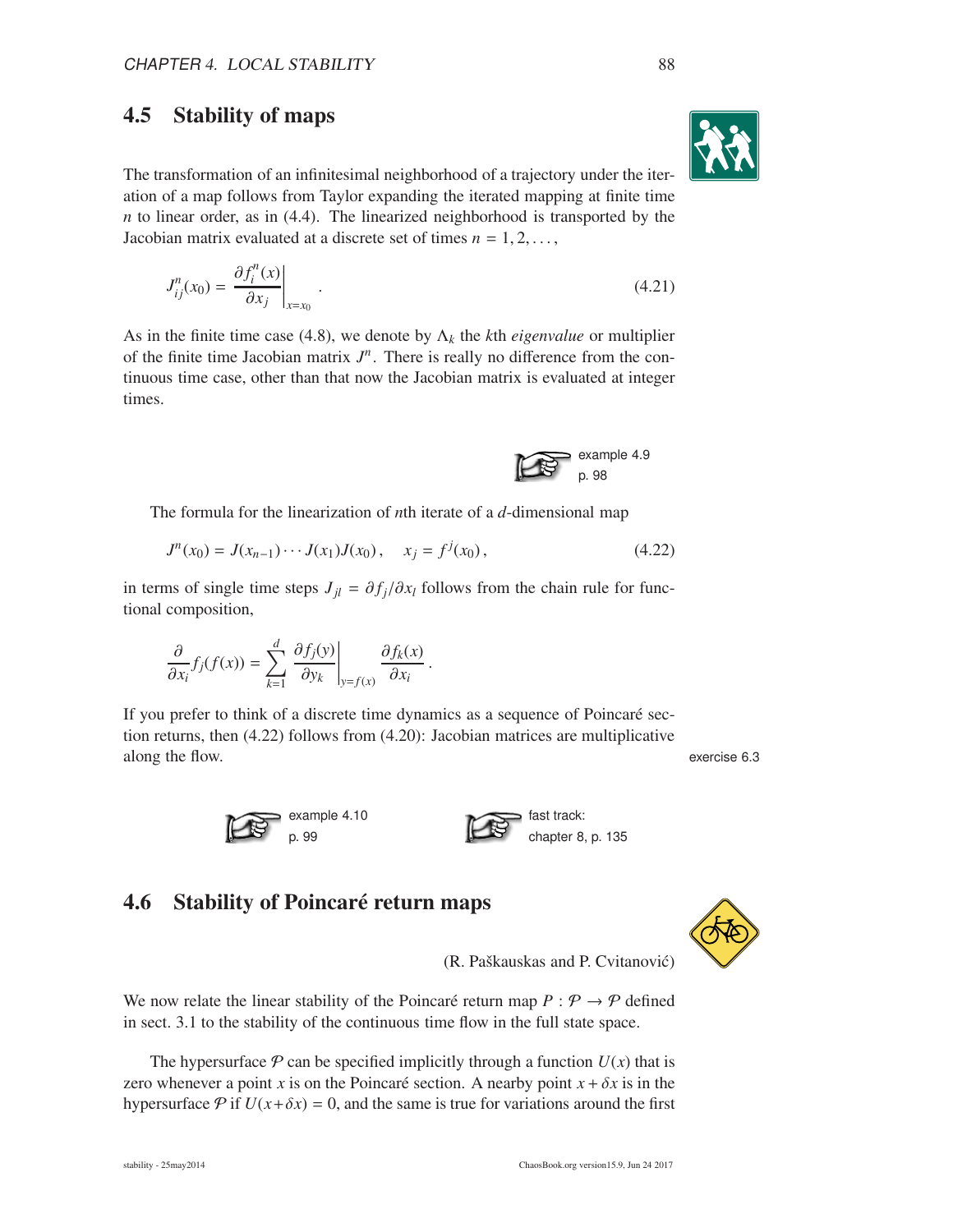**Figure** 4.2: If  $x(t)$  intersects the Poincaré section P at time  $\tau$ , the nearby  $x(t) + \delta x(t)$  trajectory intersects it time  $\tau + \delta t$  later. As  $(U' \cdot v' \delta t) = -(U' \cdot$  $J \delta x$ , the difference in arrival times is given by  $\delta t =$  $-(U' \cdot J \delta x)/(U' \cdot v').$ 



return point  $x' = x(\tau)$ , so expanding  $U(x')$  to linear order in variation  $\delta x$  restricted to the Poincar´e section, and applying the chain rule leads to the condition

$$
\sum_{i=1}^{d} \frac{\partial U(x')}{\partial x_i} \frac{dx'_i}{dx_j}\bigg|_{\mathcal{P}} = 0.
$$
\n(4.23)

In what follows  $U_i = \partial_i U$  is the gradient of *U* defined in (3.3), unprimed quantities refer to the starting point  $x = x_0 \in \mathcal{P}$ ,  $v = v(x_0)$ , and the primed quantities to the first return:  $x' = x(\tau)$ ,  $v' = v(x')$ ,  $U' = U(x')$ . For brevity we shall also denote the full state space Jacobian matrix at the first return by  $J = J^{\tau}(x_0)$ . Both the first return  $x'$  and the time of flight to the next Poincaré section  $\tau(x)$  depend on the starting point *x*, so the Jacobian matrix

$$
\hat{J}(x)_{ij} = \left. \frac{dx'_i}{dx_j} \right|_{\mathcal{P}} \tag{4.24}
$$

with both initial and the final variation constrained to the Poincaré section hypersurface  $P$  is related to the continuous flow Jacobian matrix by

$$
\left. \frac{dx_i'}{dx_j} \right|_{\mathcal{P}} = \frac{\partial x_i'}{\partial x_j} + \frac{dx_i'}{d\tau} \frac{d\tau}{dx_j} = J_{ij} + v_i' \frac{d\tau}{dx_j}.
$$

The return time variation  $d\tau/dx$ , figure 4.2, is eliminated by substituting this expression into the constraint (4.23),

$$
0 = \partial_i U' J_{ij} + (v' \cdot \partial U') \frac{d\tau}{dx_j},
$$

yielding the projection of the full space *d*-dimensional Jacobian matrix to the Poincaré map (*d*−1)-dimensional Jacobian matrix:

$$
\hat{J}_{ij} = \left(\delta_{ik} - \frac{v_i' \partial_k U'}{(v' \cdot \partial U')} \right) J_{kj}.
$$
\n(4.25)

Substituting (4.9) we verify that the initial velocity  $v(x)$  is a zero-eigenvector of  $\hat{J}$ 

$$
\hat{J}v = 0, \tag{4.26}
$$

so the Poincaré section eliminates variations parallel to *v*, and  $\hat{J}$  is a rank (*d*−1)dimensional matrix, i.e., one less than the dimension of the continuous time flow.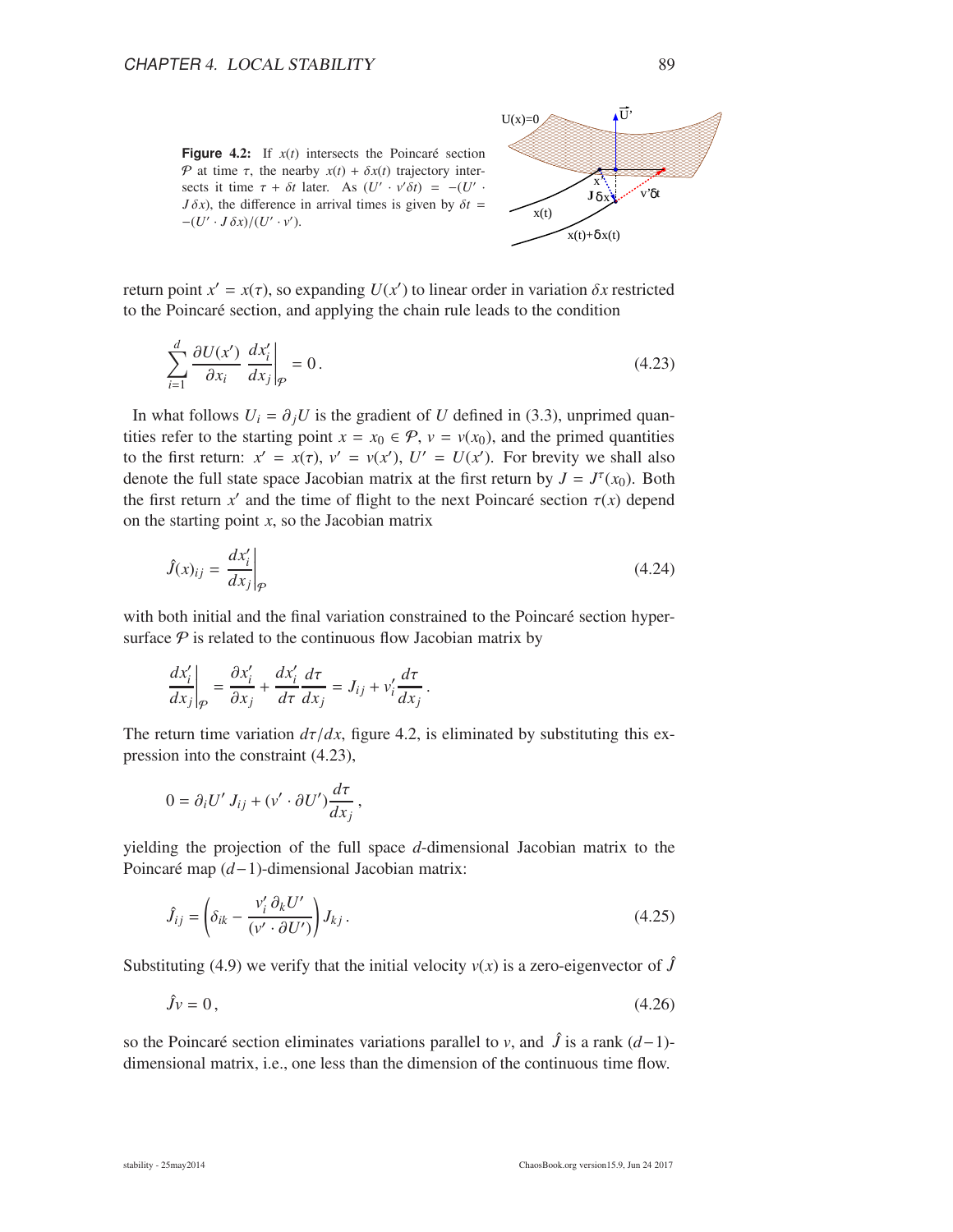#### 4.7 Neighborhood volume

Consider a small state space volume  $\Delta V = d^d x$  centered around the point  $x_0$  at time *t* = 0. The volume  $\Delta V'$  around the point  $x' = x(t)$  time *t* later is

$$
\Delta V' = \frac{\Delta V'}{\Delta V} \Delta V = \left| \det \frac{\partial x'}{\partial x} \right| \Delta V = \left| \det J'(x_0) \right| \Delta V, \tag{4.27}
$$

so the  $|\det J|$  is the ratio of the initial and the final volumes. The determinant det  $J^t(x_0) = \prod_{i=1}^d \Lambda_i(x_0, t)$  is the product of the Jacobian matrix eigenvalues. We shall refer to this determinant as the *Jacobian* of the flow. The Jacobian is easily exercise 4.1 evaluated. Take the time derivative, use the *J* evolution equation (4.10) and the matrix identity  $\ln \det J = \text{tr} \ln J$ :

$$
\frac{d}{dt}\ln \Delta V(t) = \frac{d}{dt}\ln \det J = \text{tr}\,\frac{d}{dt}\ln J = \text{tr}\,\frac{1}{J}\dot{J} = \text{tr}\,A = \partial_i v_i.
$$

(Here, as elsewhere in this book, a repeated index implies summation.) Integrate both sides to obtain the time evolution of an infinitesimal volume (Liouville's formula)

$$
\det J^{t}(x_{0}) = \exp \left[ \int_{0}^{t} d\tau \operatorname{tr} \mathbf{A}(x(\tau)) \right] = \exp \left[ \int_{0}^{t} d\tau \, \partial_{i} v_{i}(x(\tau)) \right]. \tag{4.28}
$$

As the divergence  $\partial_i v_i$  is a scalar quantity, the integral in the exponent (4.19) needs *no time ordering*. So all we need to do is evaluate the time average

$$
\overline{\partial_i v_i} = \lim_{t \to \infty} \frac{1}{t} \int_0^t d\tau \sum_{i=1}^d A_{ii}(x(\tau))
$$
  
=  $\frac{1}{t} \ln \left| \prod_{i=1}^d \Lambda_i(x_0, t) \right| = \sum_{i=1}^d \lambda^{(i)}(x_0, t)$  (4.29)

along the trajectory. If the flow is not singular (for example, the trajectory does not run head-on into the Coulomb  $1/r$  singularity), the stability matrix elements are bounded everywhere,  $|A_{ij}| < M$ , and so is the trace  $\sum_i A_{ii}$ . The time integral in (4.29) thus grows at most linearly with *t*,  $\partial_i v_i$  is bounded for all times, and numerical estimates of the  $t \to \infty$  limit in (4.29) are not marred by any blowups. In numerical evaluations of stability exponents, the sum rule (4.29) can serve as a helpful check on the accuracy of the computation.

The divergence  $\partial_i v_i$  characterizes the behavior of a state space volume in the infinitesimal neighborhood of the trajectory. If  $\partial_i v_i < 0$ , the flow is *locally contracting*, and the trajectory might be falling into an attractor. If  $\partial_i v_i(x) < 0$ , for all  $x \in M$ , the flow is *globally* contracting, and the dimension of the attractor is necessarily smaller than the dimension of state space M. If  $\partial_i v_i = 0$ , the flow

example 4.8 p. 98

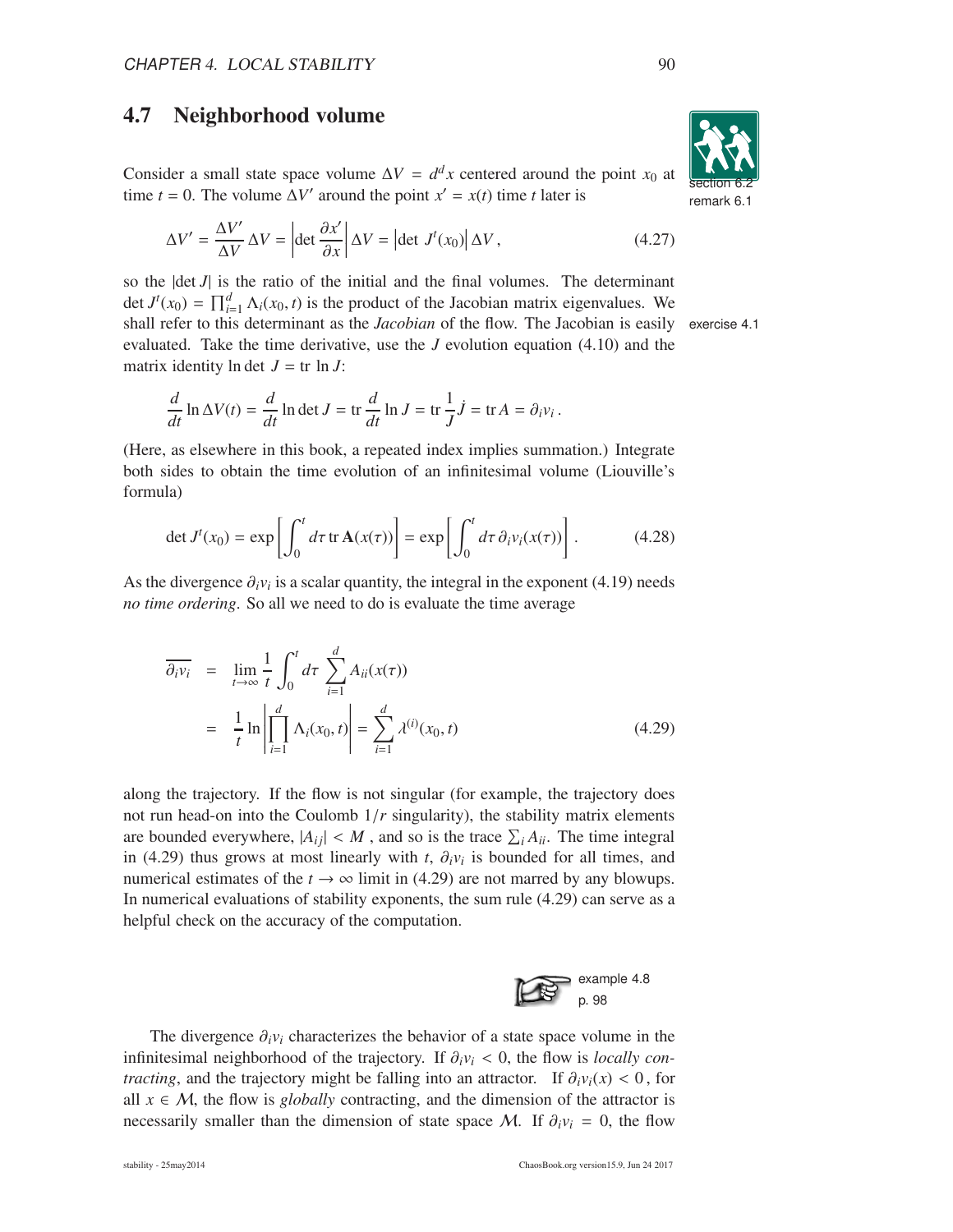preserves state space volume and det  $J^t = 1$ . A flow with this property is called *incompressible*. An important class of such flows are the Hamiltonian flows considered in sect. 8.3.

But before we can get to that, Henriette Roux, the perfect student and always alert, pipes up. She does not like our definition of the Jacobian matrix in terms of the time-ordered exponential (4.19). Depending on the signs of multipliers, the left hand side of (4.28) can be either positive or negative. But the right hand side is an exponential of a real number, and that can only be positive. What gives? As we shall see much later on in this text, in discussion of topological indices arising in semiclassical quantization, this is not at all a dumb question.

## **Résumé**

A neighborhood of a trajectory deforms as it is transported by a flow. Let us summarize the linearized flow notation used throughout the ChaosBook.

Differential formulation, flows: Equations

$$
\dot{x} = v, \qquad \dot{\delta x} = A \, \delta x
$$

govern the dynamics in the tangent bundle  $(x, \delta x) \in TM$  obtained by adjoining the *d*-dimensional tangent space  $\delta x \in TM_x$  to every point  $x \in M$  in the *d*-dimensional state space  $\mathcal{M} \subset \mathbb{R}^d$ . In the linear approximation, the stability matrix  $A = \partial v / \partial x$  describes the instantaneous rate of shearing / compression / expansion of an infinitesimal neighborhood of state space point *x*.

**Finite time formulation, maps:** A discrete sets of trajectory points  $\{x_0, x_1, \dots, x_n\}$  $x_n, \dots \in M$  can be generated by composing finite-time maps, either given as  $x_{n+1} = f(x_n)$ , or obtained by integrating the dynamical equations

$$
x_{n+1} = f^{\Delta t_n}(x_n) = x_n + \int_{t_n}^{t_{n+1}} d\tau \, v(x(\tau)) \,, \qquad \Delta t_n = t_{n+1} - t_n \,, \tag{4.30}
$$

for a discrete sequence of times  $\{t_0, t_1, \dots, t_n, \dots\}$ , specified by some criterion such as strobing or Poincaré sections. In the discrete time formulation the dynamics in the tangent bundle  $(x, \delta x) \in TM$  is governed by

$$
x_{n+1} = f(x_n), \quad \delta x_{n+1} = J(x_n) \delta x_n,
$$

where

$$
J(x_n) = J^{\Delta t_n}(x_n) = \frac{\partial x_{n+1}}{\partial x_n}
$$

is the 1-time step Jacobian matrix. The deformation after a finite time *t* is described by the Jacobian matrix

$$
J^t(x_0) = {\bf T}e^{\int_0^t d\tau A(x(\tau))},
$$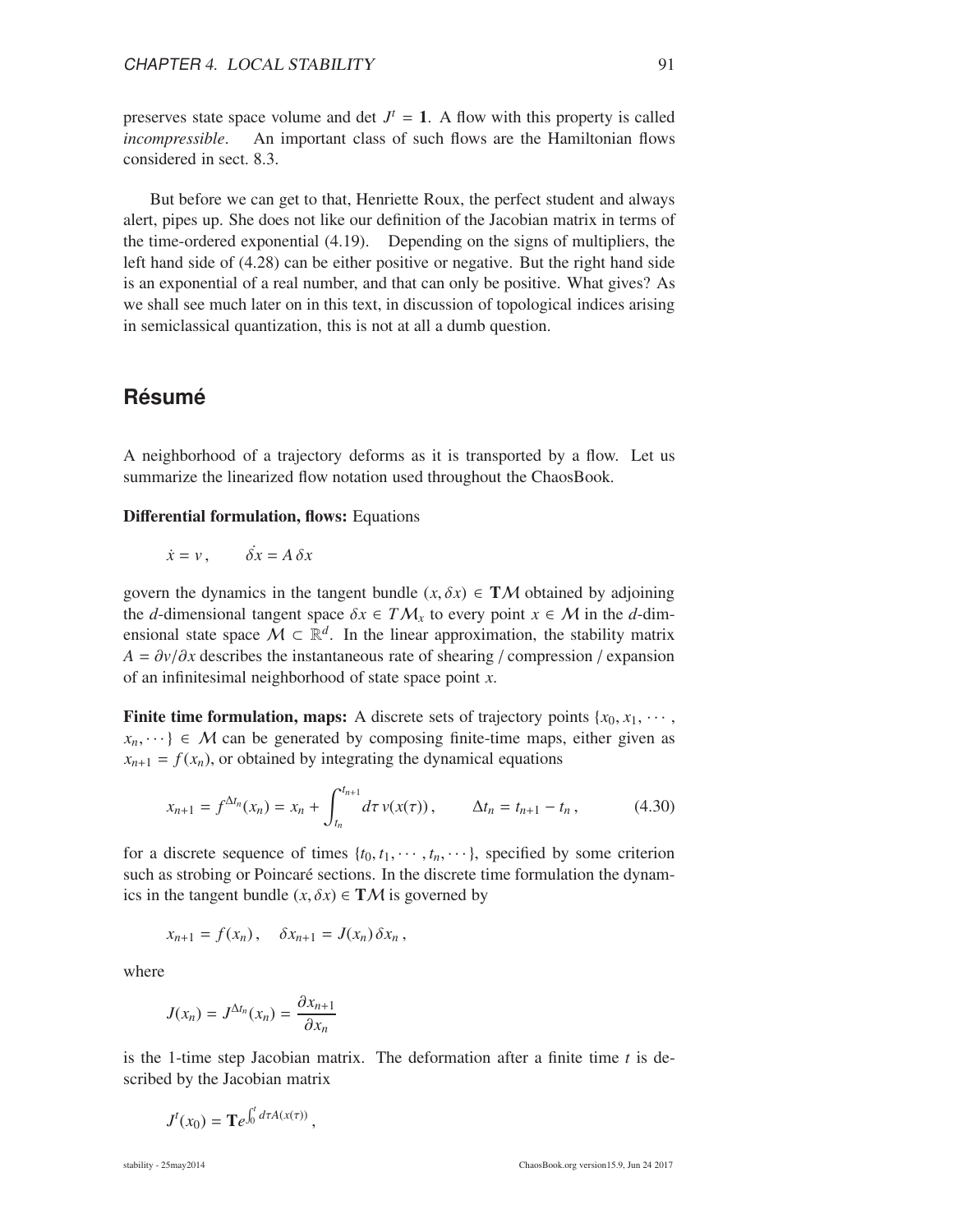where T stands for the time-ordered integration, defined multiplicatively along the trajectory. For discrete time maps this is multiplication by time-step Jacobian matrix *J* along the *n* points  $x_0, x_1, x_2, \ldots, x_{n-1}$  on the trajectory of  $x_0$ ,

$$
J^{n}(x_{0})=J(x_{n-1})J(x_{n-2})\cdots J(x_{1})J(x_{0}),
$$

where  $J(x)$  is the 1-time step Jacobian matrix.

In ChaosBook the *stability multiplier* Λ*<sup>k</sup>* denotes the *k*th *eigenvalue* of the finite time Jacobian matrix  $J^t(x_0)$ ,  $\mu^{(k)}$  the real part of *k*th *stability exponent*, and  $\theta^{(k)}$  its phase,

$$
\Lambda = e^{t\mu + i\theta}
$$

For complex eigenvalue pairs the 'angular velocity'  $\omega$  describes rotational motion in the plane spanned by the real and imaginary parts of the corresponding pair of complex eigenvectors. This angular velocity  $\omega$  has to be carefully "unwrapped" because most numerical routines return

$$
\theta = t\omega \quad \text{mod } 2\pi.
$$

.

The eigenvalues and eigen-directions of the Jacobian matrix describe the deformation of an initial infinitesimal cloud of neighboring trajectories into a distorted cloud at a finite time *t* later. Nearby trajectories separate exponentially along unstable eigen-directions, approach each other along stable directions, and change slowly (algebraically) their distance along marginal or center directions. The Jacobian matrix  $J<sup>t</sup>$  is in general neither symmetric, nor diagonalizable by a rotation, nor do its (left or right) eigenvectors define an orthonormal coordinate frame. Furthermore, although the Jacobian matrices are multiplicative along the flow, their eigenvalues are generally not multiplicative in dimensions higher than one. This lack of a multiplicative nature for eigenvalues has important repercussions for both classical and quantum dynamics.

#### **Commentary**

**Remark** 4.1 Linear flows. The subject of linear algebra generates innumerable tomes of its own; in sect. 4.3 we only sketch, and in appendix A4 recapitulate a few facts that our narrative relies on: a useful reference book is Meyer [6.20]. The basic facts are presented at length in many textbooks. Frequently cited linear algebra references are Golub and Van Loan [4.2], Coleman and Van Loan [4.3], and Watkins [4.4, 4.5]. The standard references that exhaustively enumerate and explain all possible cases are Hirsch and Smale [4.6] and Arnol'd [4.7]. A quick overview is given by Izhikevich [4.8]; for different notions of orbit stability see Holmes and Shea-Brown [4.9]. For ChaosBook purposes, we enjoyed the discussion in chapter 2 Meiss [4.10], chapter 1 of Perko [4.11] and chapters 3 and 5 of Glendinning [4.12]; we also liked the discussion of norms, least square problems, and differences between singular value and eigenvalue decompositions in Trefethen and Bau [4.13]. Truesdell [6.17] and Gurtin [6.18] are excellent references for the continuum mechanics perspective on state space dynamics; for a gentle introduction to parallels between dynamical systems and continuum mechanics see Christov *et al.* [4.27] .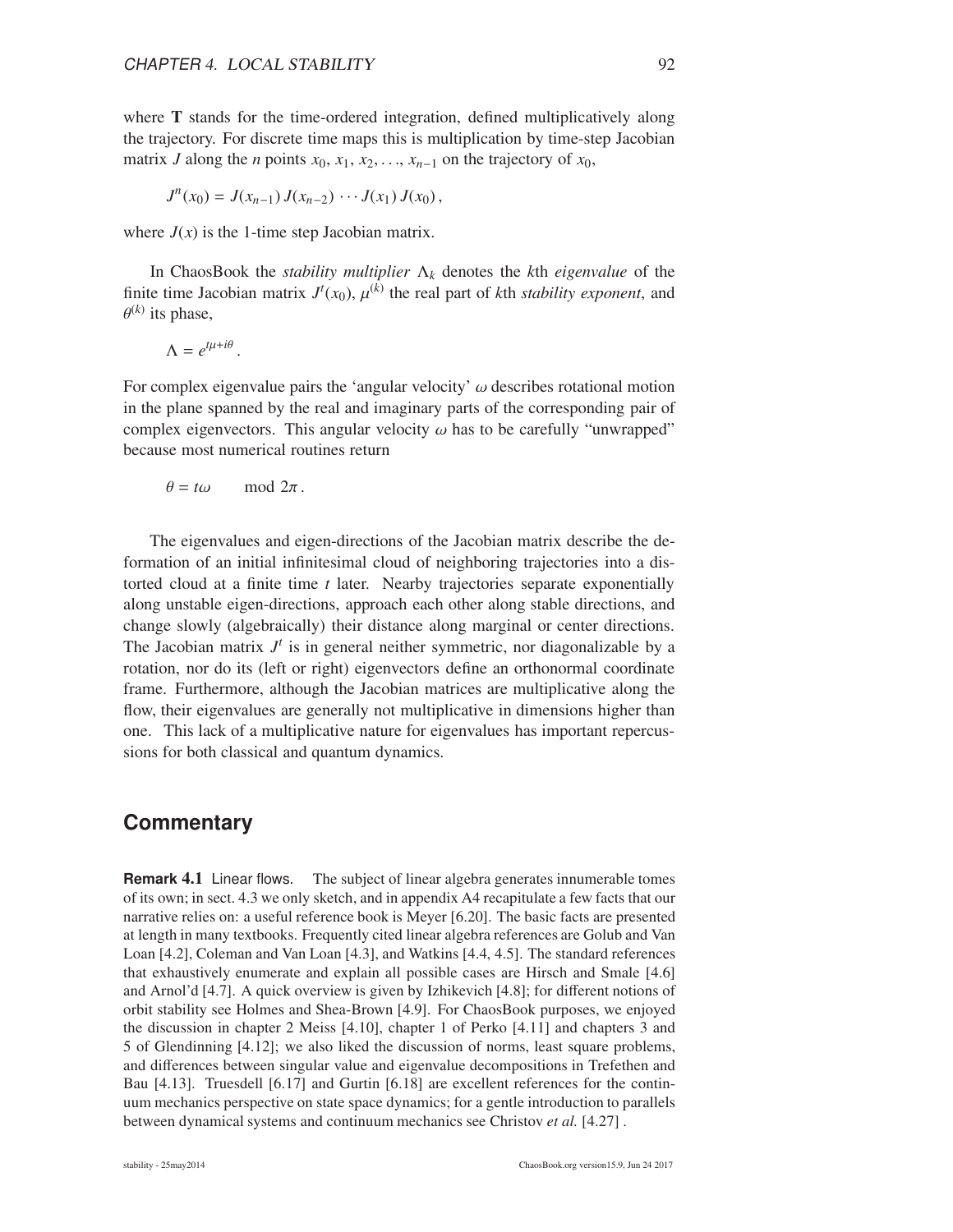The nomenclature tends to be a bit confusing. A Jacobian matrix (4.5) is sometimes referred to as the *fundamental solution matrix* or simply *fundamental matrix*, a name inherited from the theory of linear ODEs, or the *Fréchet derivative* of the nonlinear mapping  $f^t(x)$ , or *the 'tangent linear propagator'*, or even as the 'error matrix' (Lorenz [4.14]). The formula (4.22) for the linearization of *n*th iterate of a *d*-dimensional map is called a *linear cocyle*, a *multiplicative cocyle*, a *derivative cocyle* or simply a *cocyle* by some. Since matrix *J* describes the deformation of an infinitesimal neighborhood at a finite time *t* in the co-moving frame of *x*(*t*), in continuum mechanics it is called a *deformation gradient* or a *transplacement gradient*. It is often denoted  $Df$ , but for our needs (we shall have to sort through a plethora of related Jacobian matrices) matrix notation *J* is more economical. Single discrete time-step Jacobian  $J_{jl} = \partial f_j / \partial x_l$  in (4.22) is referred to as the 'tangent map' by Skokos [4.16, 4.17]. For a discussion of 'fundamental matrix' see appendix A4.2.

We follow Tabor [4.15] in referring to *A* in (4.3) as the 'stability matrix'; it is also referred to as the 'velocity gradients matrix' or 'velocity gradient tensor'. It is the natural object for study of stability of equilibria, time-invariant point in state space; stability of trajectories is described by Jacobian matrices. Goldhirsch, Sulem, and Orszag [6.1] call it the 'Hessenberg matrix', and to the equations of variations (4.1) as 'stability equations.' Manos *et al.* [4.19] refer to (4.1) as the 'variational equations'.

Sometimes *A*, which describes the instantaneous shear of the neighborhood of  $x(x_0, t)$ , is referred to as the 'Jacobian matrix,' a particularly unfortunate usage when one considers linearized stability of an equilibrium point (5.1). *A* is not a Jacobian matrix, just as a generator of SO(2) rotation is not a rotation; *A* is a generator of an infinitesimal time step deformation,  $J^{\delta t} \approx 1 + A\delta t$ . What Jacobi had in mind in his 1841 fundamental paper [4.20] on determinants (today known as 'Jacobians') were transformations between different coordinate frames. These are dimensionless quantities, while dimensionally  $A_{ij}$ is 1/[time].

More unfortunate still is referring to the Jacobian matrix  $J^t = \exp(tA)$  as an 'evolution operator,' which here (see sect. 20.3) refers to something altogether different. In this book Jacobian matrix  $J<sup>t</sup>$  always refers to (4.5), the linearized deformation after a finite time  $t$ , either for a continuous time flow, or a discrete time mapping.

#### 4.8 Examples

10. Try to leave out the part that readers tend to skip. — Elmore Leonard's Ten Rules of Writing.

The reader is urged to study the examples collected here. If you want to return back to the main text, click on [click to return] pointer on the margin.

**Example** 4.1 **Rossler and Lorenz flows, linearized: ¨** (continued from example 3.5) For the Rössler (2.27) and Lorenz (2.22) flows, the stability matrices are respectively

$$
A_{Ross} = \begin{pmatrix} 0 & -1 & -1 \\ 1 & a & 0 \\ z & 0 & x - c \end{pmatrix}, \qquad A_{Lor} = \begin{pmatrix} -\sigma & \sigma & 0 \\ \rho - z & -1 & -x \\ y & x & -b \end{pmatrix}.
$$
 (4.31)

(continued in example 4.5) continued in example 4.5)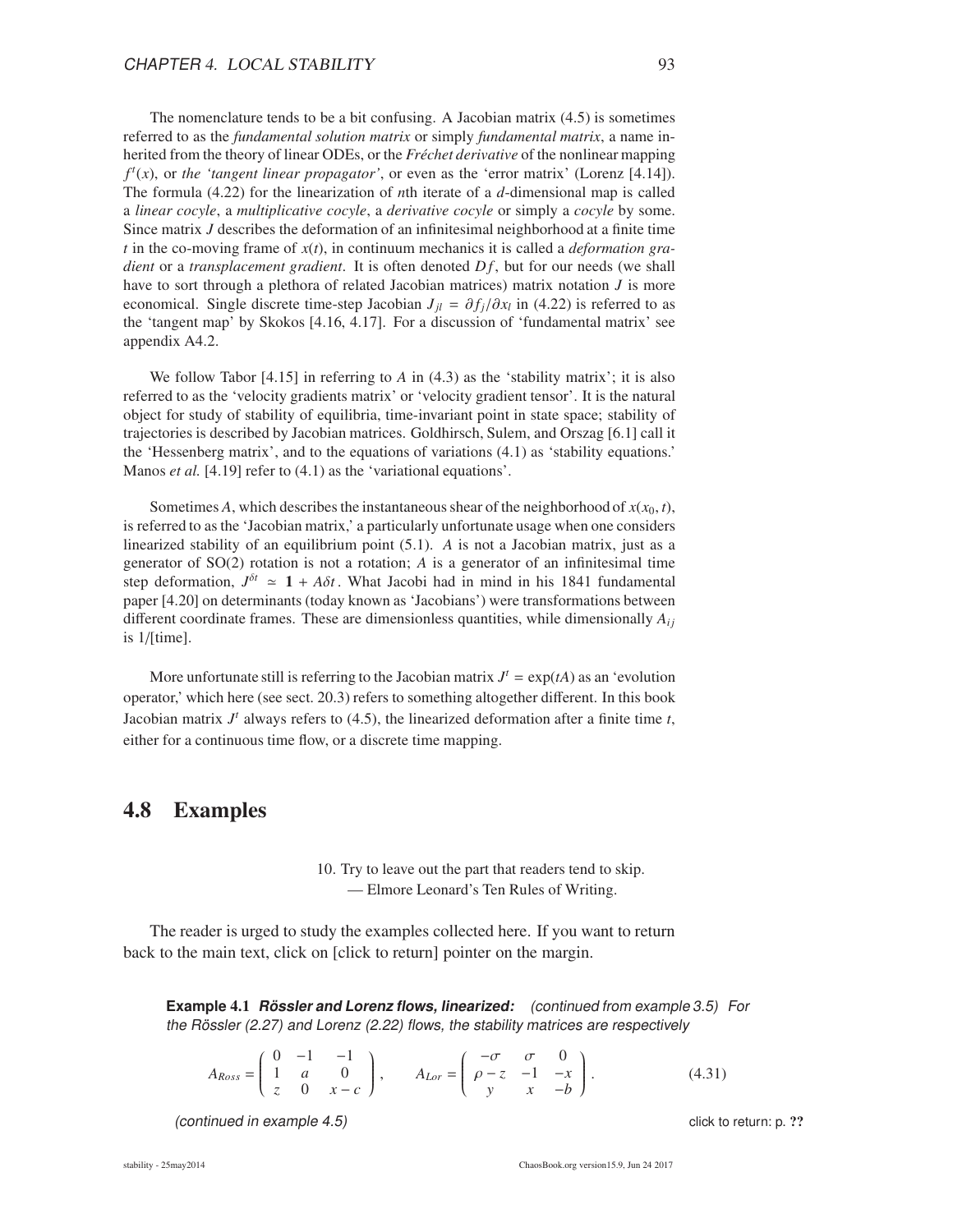

**Figure 4.3:** Trajectories in linearized neighborhoods of several 2-dimensional equilibria: saddle (hyperbolic), in node (attracting), center (elliptic), in spiral.

**Example** 4.2 **Jacobian matrix eigenvalues, diagonalizable case:** Should we be so lucky that  $A=A_D$  happens to be a diagonal matrix with eigenvalues  $(\lambda^{(1)},\lambda^{(2)},\ldots,\lambda^{(d)}),$ the exponential is simply

$$
J^{t} = e^{tA_D} = \begin{pmatrix} e^{t\lambda^{(1)}} & \cdots & 0 \\ \vdots & \ddots & \vdots \\ 0 & \cdots & e^{t\lambda^{(d)}} \end{pmatrix}.
$$
 (4.32)

Next, suppose that *A* is diagonalizable and that *U* is <sup>a</sup> nonsingular matrix that brings it to <sup>a</sup> diagonal form *A<sup>D</sup>* = *U* <sup>−</sup><sup>1</sup>*AU*. Then *J* can also be brought to <sup>a</sup> diagonal form (insert  $factors 1 = UU^{-1}$  between the terms of the product  $(4.15)$ : exercise 4.2

$$
J^t = e^{tA} = U e^{tA_D} U^{-1} \,. \tag{4.33}
$$

The action of both *A* and *J* is very simple; the axes of orthogonal coordinate system where *A* is diagonal are also the eigen-directions of *J t* , and under the flow the neighborhood is deformed by <sup>a</sup> multiplication by an eigenvalue factor for each coordinate axis.

We recapitulate the basic facts of linear algebra in appendix A4. The following 2-dimensional example serves well to highlight the most important types of linear flows:

**Example** 4.3 **Linear stability of 2-dimensional flows:** For <sup>a</sup> 2-dimensional flow the eigenvalues  $\lambda^{(1)},$   $\lambda^{(2)}$  of A are either real, leading to a linear motion along their eigenvectors,  $x_j(t) = x_j(0) \exp(t\lambda^{(j)})$ , or form a complex conjugate pair  $\lambda^{(1)} = \mu + i\omega$ ,  $\lambda^{(2)} =$  $\mu - i\omega$ , leading to a circular or spiral motion in the [ $x_1, x_2$ ] plane.

These two possibilities are refined further into sub-cases depending on the signs of the real part. In the case of real  $\lambda^{(1)} > 0$ ,  $\lambda^{(2)} < 0$ ,  $x_1$  grows exponentially with time, and  $x_2$  contracts exponentially. This behavior, called a saddle, is sketched in figure 4.3, as are the remaining possibilities: in/out nodes, inward/outward spirals, and the center. The magnitude of out-spiral  $|x(t)|$  diverges exponentially when  $\mu > 0$ , and in-spiral contracts into  $(0, 0)$  when  $\mu < 0$ . The phase velocity  $\omega$  controls its oscillations.

example A4.3

If eigenvalues  $\lambda^{(1)} = \lambda^{(2)} = \lambda$  are degenerate, the matrix might have two linearly independent eigenvectors, or only one eigenvector. We distinguish two cases: (a) *A* can be brought to diagonal form and (b) *A* can be brought to Jordan form, which (in dimension <sup>2</sup> or higher) has zeros everywhere except for the repeating eigenvalues on the diagonal and some 1's directly above it. For every such Jordan  $[d_{\alpha} \times d_{\alpha}]$  block there is only one eigenvector per block.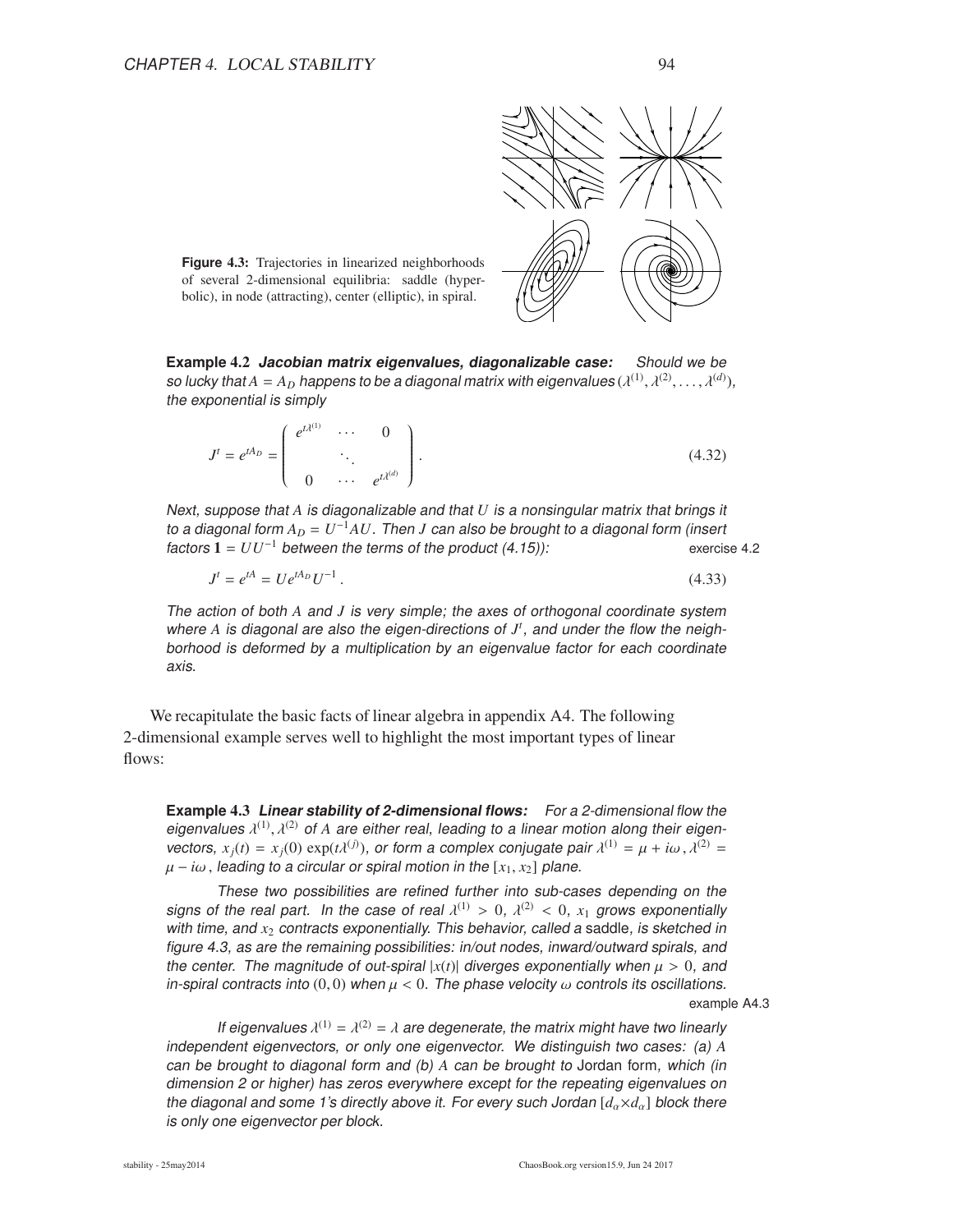

We sketch the full set of possibilities in figures 4.3 and 4.4, and we work out in detail the most important cases in appendix A4, example A4.3. click to return: p. ??

**Example 4.4 In-out spirals.** Consider an equilibrium whose stability exponents  $\{\lambda^{(1)}, \lambda^{(2)}\} = \{\mu + i\omega, \mu - i\omega\}$  form a complex conjugate pair. The corresponding complex eigenvectors can be replaced by their real and imaginary parts,  $\{e^{(1)}, e^{(2)}\} \rightarrow$  ${Re} e^{(1)}$ , Im $e^{(1)}$ . The 2-dimensional real representation,

| $\begin{bmatrix} \mu & -\omega \\ \omega & \mu \end{bmatrix} = \mu \begin{bmatrix} 1 & 0 \\ 0 & 1 \end{bmatrix} + \omega \begin{bmatrix} 0 & -1 \\ 1 & 0 \end{bmatrix}$ |  |  |  |  |
|-------------------------------------------------------------------------------------------------------------------------------------------------------------------------|--|--|--|--|
|-------------------------------------------------------------------------------------------------------------------------------------------------------------------------|--|--|--|--|

consists of the identity and the generator of  $SO(2)$  rotations in the {Re  $e^{(1)}$ , Im  $e^{(1)}$ } plane. Trajectories  $x(t) = J^t x(0)$ , where (omitting  $e^{(3)}$ ,  $e^{(4)}$ ,  $\cdots$  eigen-directions)

$$
J^{t} = e^{A_{q}t} = e^{t\mu} \begin{bmatrix} \cos \omega t & -\sin \omega t \\ \sin \omega t & \cos \omega t \end{bmatrix},
$$
 (4.34)

spiral in/out around  $(x, y) = (0, 0)$ , see figure 4.3, with the rotation period *T*. The trajectories contract/expand radially by the multiplier  $\Lambda_{radial}$  and also by the multiplier  $\Lambda_j$ , along the e<sup>(j)</sup> eigen-direction per turn of the spiral: exercise A4.1

$$
T = 2\pi/\omega, \qquad \Lambda_{radial} = e^{T\mu}, \qquad \Lambda_j = e^{T\mu^{(j)}}.
$$
 (4.35)

We learn that the typical turnover time scale in the neighborhood of the equilibrium  $(x, y) = (0, 0)$  is of the order  $\approx T$  (and not, let us say, 1000 *T*, or 10<sup>-2</sup>*T*).  $\Lambda_i$  multipliers give us estimates of strange-set thickness in eigen-directions transverse to the rotation plane.

**Example 4.5 Stability of equilibria of the Rössler flow. (continued from ex**ample 4.1) The Rösler system  $(2.27)$  has two equilibrium points  $(2.28)$ , the exercise 4.4 equilibrium  $(x_-, y_-, z_-)$ , and the outer equilibrium point  $(x^+, y^+, z^+)$ . Together with the sise 2.8 exponents (eigenvalues of the stability matrix), the two equilibria yield quite detailed information about the flow. Figure 4.5 shows two trajectories which start in the neighborhood of the outer '+' equilibrium. Trajectories to the right of the equilibrium point '+' escape, and those to the left spiral toward the inner equilibrium point '−', where they seem to wander chaotically for all times. The stable manifold of the outer equilibrium point thus serves as the attraction basin boundary. Consider now the numerical values for eigenvalues of the two equilibria:

$$
(\mu_{-}^{(1)}, \mu_{-}^{(2)} \pm i \omega_{-}^{(2)}) = (-5.686, 0.0970 \pm i 0.9951)
$$
  
\n
$$
(\mu_{+}^{(1)}, \mu_{+}^{(2)} \pm i \omega_{+}^{(2)}) = (0.1929, -4.596 \times 10^{-6} \pm i 5.428).
$$
\n(4.36)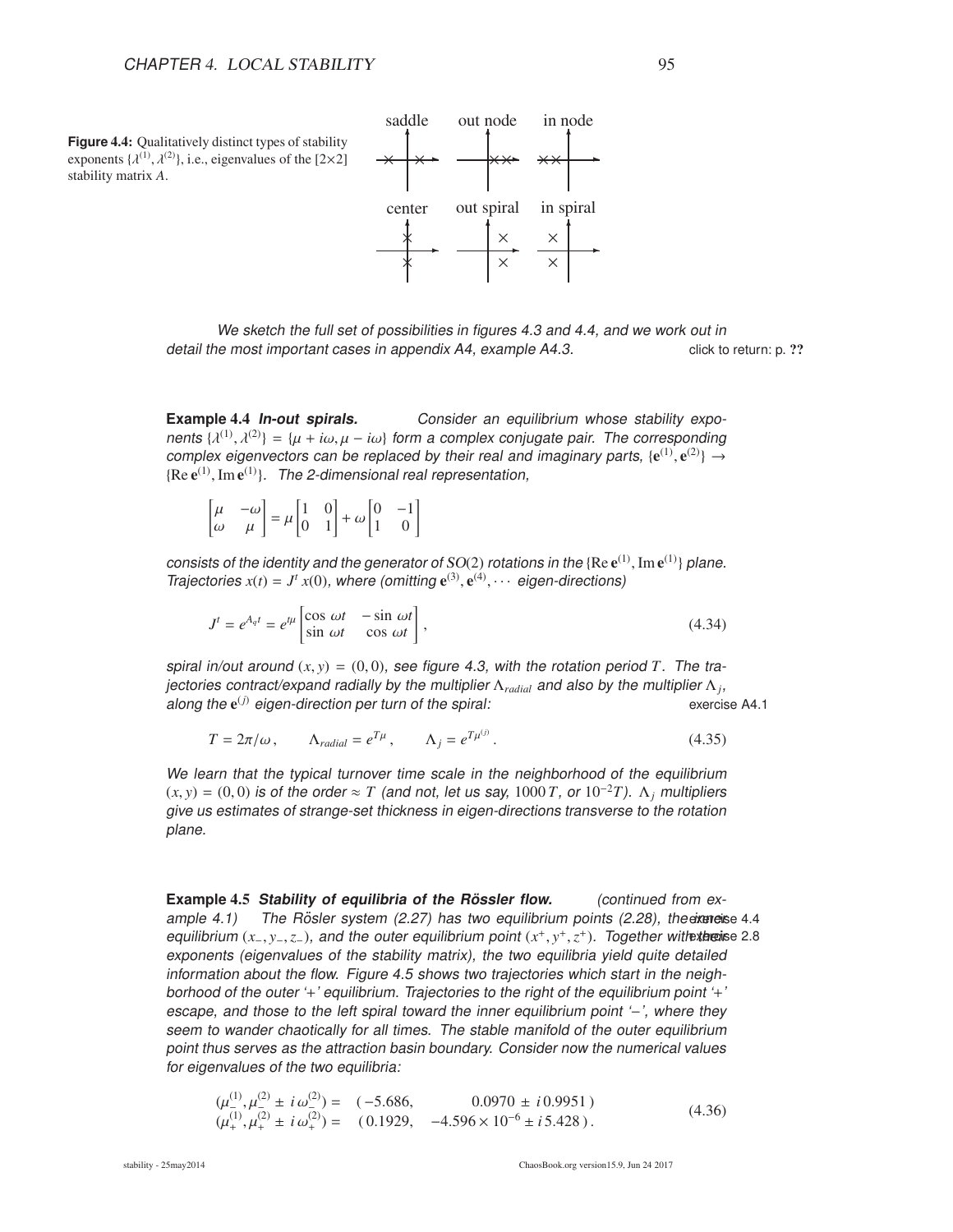



Outer equilibrium: The  $\mu_{+}^{(2)}$   $\pm i \omega_{+}^{(2)}$  complex eigenvalue pair implies that the neighborhood of the outer equilibrium point rotates with angular period  $T_+ \approx |2\pi/\omega_+^{(2)}| = 1.1575$ .<br>The multiplier by which a trajectory that starts near the  $\omega_+$  caughtrium point contracts The multiplier by which a trajectory that starts near the '+' equilibrium point contracts in the stable manifold plane is the excruciatingly slow multiplier  $\Lambda_2^+ \approx \exp(\mu_+^{(2)}T_+) =$ 0.9999947 per rotation. For each period the point of the stable manifold moves away along the unstable eigen-direction by factor  $\Lambda_1^+ \approx \exp(\mu_+^{(1)}T_+) = 1.2497$ . Hence the slow spiraling on both sides of the '+' equilibrium point.

**Inner equilibrium:** The  $\mu_{-}^{(2)} \pm i \omega_{-}^{(2)}$  complex eigenvalue pair tells us that the neighborhood of the '−' equilibrium point rotates with angular period  $T_{-} \approx |2\pi/\omega^{(2)}| = 6.313$ , slightly factor than the barmonic escillator estimate in (2.24). The multiplier by which slightly faster than the harmonic oscillator estimate in (2.24). The multiplier by which a trajectory that starts near the '-' equilibrium point spirals away per one rotation is  $\Lambda_{\text{radial}} \approx \exp(\mu_{-}^{(2)}T_{-}) = 1.84.$  The  $\mu_{-}^{(1)}$  eigenvalue is essentially the *z* expansion correcting parameter *c* introduced in (2.26). For each Poincaré section return, the trajectory is contracted into the stable manifold by the amazing factor of  $\Lambda_1 \approx \exp(\mu_{-}^{(1)}T_{-}) =$  $10^{-15.6}$  (!).

Suppose you start with a 1 mm interval pointing in the  $\Lambda_1$  eigen-direction. After one Poincaré return the interval is of the order of  $10^{-4}$  fermi, the furthest we will get into subnuclear structure in this book. Of course, from the mathematical point of view, the flow is reversible, and the Poincaré return map is invertible. (continued in example 14.4)

(R. Paskauskas) <sup>ˇ</sup>

**Example** 4.6 **Stability of Lorenz flow equilibria:** (continued from example 4.1) <sup>A</sup> glance at figure 3.4 suggests that the flow is organized by its 3 equilibria, so let us have <sup>a</sup> closer look at their stable/unstable manifolds.

The  $EQ_0$  equilibrium stability matrix (4.31) evaluated at  $x_{EO_0} = (0,0,0)$  is blockdiagonal. The *z*-axis is an eigenvector with a contracting eigenvalue  $\lambda^{(2)} = -b$ . Fineark 11.5 (4.42) it follows that all  $[x, y]$  areas shrink at the rate  $-(\sigma+1)$ . Indeed, the  $[x, y]$  submatrix

 $A^- = \begin{pmatrix} -\sigma & \sigma \\ 0 & -1 \end{pmatrix}$  $\rho$  −1 ! (4.37)

has a real expanding/contracting eigenvalue pair  $\lambda^{(1,3)} = -(\sigma+1)/2 \pm \sqrt{(\sigma-1)^2/4 + \rho\sigma}$ , with the right eigenvectors  $e^{(1)}$ ,  $e^{(3)}$  in the [x, y] plane, given by (either) column of the projection operator

$$
\mathbf{P}_{i} = \frac{A^{-} - \lambda^{(j)}\mathbf{1}}{\lambda^{(i)} - \lambda^{(j)}} = \frac{1}{\lambda^{(i)} - \lambda^{(j)}} \begin{pmatrix} -\sigma - \lambda^{(j)} & \sigma \\ \rho & -1 - \lambda^{(j)} \end{pmatrix}, \qquad i \neq j \in \{1, 3\}.
$$
 (4.38)

*EQ*1,<sup>2</sup> equilibria have no symmetry, so their eigenvalues are given by the roots of a cubic equation, the secular determinant det  $(A - \lambda 1) = 0$ :

$$
\lambda^3 + \lambda^2(\sigma + b + 1) + \lambda b(\sigma + \rho) + 2\sigma b(\rho - 1) = 0.
$$
\n(4.39)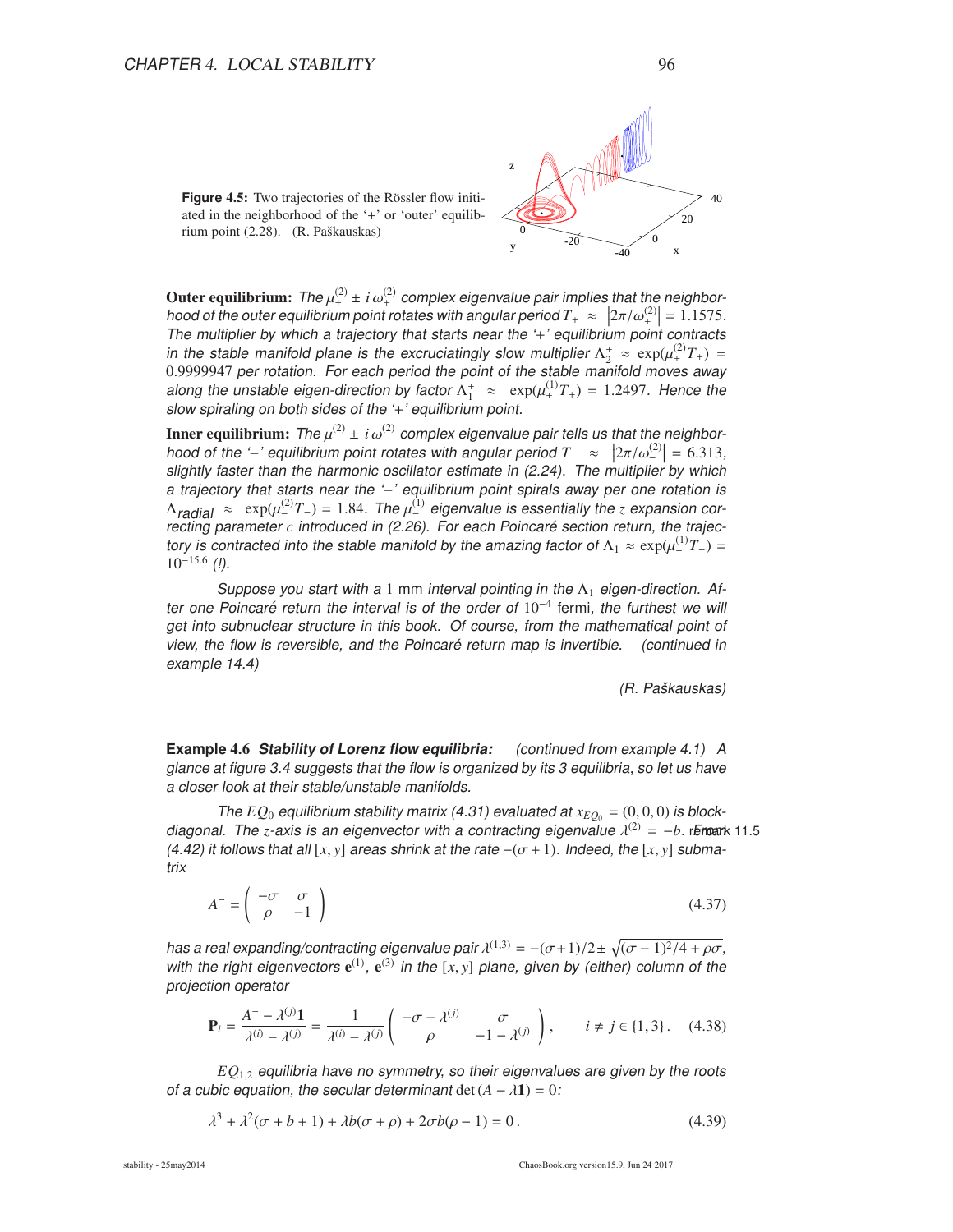**Figure 4.6:** (a) A perspective view of the linearized Lorenz flow near  $EQ_1$  equilibrium, see figure 3.4 (a). The unstable eigenplane of  $EQ<sub>1</sub>$  is spanned by  ${Re e^{(1)}$ , Im  $e^{(1)}$ ; the stable subspace by the stable eigenvector  $e^{(3)}$ . (b) Lorenz flow near the *EQ*<sup>0</sup> equilibrium: unstable eigenvector  $e^{(1)}$ , stable eigenvectors  $e^{(2)}$ ,  $e^{(3)}$ . Trajectories initiated at distances  $10^{-8} \cdots 10^{-12}$ ,  $10^{-13}$  away from the *z*-axis exit finite distance from *EQ*<sup>0</sup> along the  $(e^{(1)}, e^{(2)})$  eigenvectors plane. Due to the strong  $\lambda^{(1)}$ expansion, the  $EQ<sub>0</sub>$  equilibrium is, for all practical purposes, unreachable, and the  $EQ_1 \rightarrow EQ_0$  heteroclinic connection never observed in simulations such as figure 2.5. (E. Siminos; continued in figure 14.8.)



For  $\rho > 24.74$ ,  $EQ_{1,2}$  have one stable real eigenvalue and one unstable complex conjugate pair, leading to a spiral-out instability and the strange attractor depicted in figure 2.5.

All numerical plots of the Lorenz flow are carried out here with the Lorenz parameters set to  $\sigma = 10$ ,  $b = 8/3$ ,  $\rho = 28$ . We note the corresponding stability exponents for future reference,

$$
EQ_0: (\lambda^{(1)}, \lambda^{(2)}, \lambda^{(3)}) = (11.83, -2.666, -22.83)
$$
  
\n
$$
EQ_1: (\mu^{(1)} \pm i \omega^{(1)}, \lambda^{(3)}) = (0.094 \pm i 10.19, -13.85).
$$
\n(4.40)

We also note the rotation period  $T_{EO_1} = 2\pi/\omega^{(1)}$  about  $EO_1$  and the associated expan- ${\sf sion/contraction}$  multipliers  $\Lambda^{(i)} = {\sf exp}(\mu^{(j)}T_{EQ_1})$  per spiral-out turn:

$$
T_{EQ_1} = 0.6163 , \qquad (\Lambda^{(1)}, \Lambda^{(3)}) = (1.060, 1.957 \times 10^{-4}). \tag{4.41}
$$

We learn that the typical turnover time scale in this problem is of the order  $T \approx T_{EO_1} \approx 1$ (and not, let us say, 1000, or  $10^{-2}$ ). Combined with the contraction rate (4.42), this tells us that the Lorenz flow strongly contracts state space volumes, by factor of  $\approx 10^{-4}$  per mean turnover time.

In the *EQ*<sup>1</sup> neighborhood, the unstable manifold trajectories slowly spiral out, with a very small radial per-turn expansion multiplier  $\Lambda^{(1)} \approx 1.06$  and a very strong contraction multiplier  $\Lambda^{(3)} \simeq 10^{-4}$  onto the unstable manifold, figure 4.6(a). This contraction confines, for all practical purposes, the Lorenz attractor to <sup>a</sup> 2-dimensional surface, which is evident in figure 3.4.

In the  $x_{EQ_0} = (0,0,0)$  equilibrium neighborhood, the extremely strong  $\lambda^{(3)} \simeq$ −23 contraction along the e (3) direction confines the hyperbolic dynamics near *EQ*<sup>0</sup> to the plane spanned by the unstable eigenvector  $e^{(1)}$ , with  $\lambda^{(1)} \approx 12$ , and the slowest contraction rate eigenvector  $e^{(2)}$  along the *z*-axis, with  $\lambda^{(2)} \approx -3$ . In this plane, the strong expansion along  $e^{(1)}$  overwhelms the slow  $\lambda^{(2)} \simeq -3$  contraction down the *z*-axis, making it extremely unlikely for a random trajectory to approach  $EQ<sub>0</sub>$ , figure 4.6(b). Thus, linearization describes analytically both the singular dip in the Poincaré sections of figure 3.4 and the empirical scarcity of trajectories close to *EQ*0. (continued in example 4.8)

(E. Siminos and J. Halcrow)

**Example 4.7 Lorenz flow: Global portrait.** (continued from example 4.6) As the  $EQ<sub>1</sub>$  unstable manifold spirals out, the strip that starts out in the section above  $EQ<sub>1</sub>$  in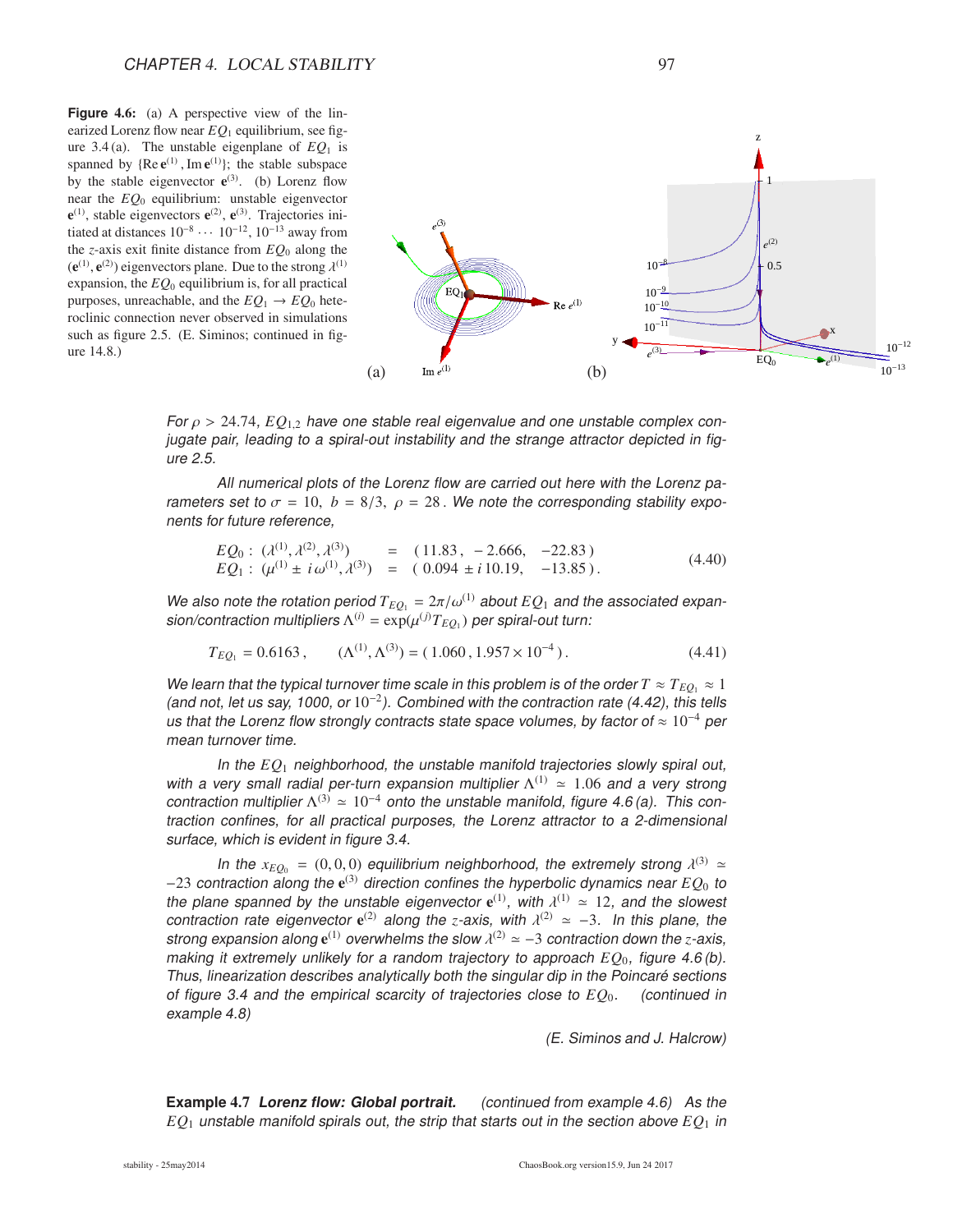

**Figure** 4.7: A unimodal map, together with fixed points 0, 1, 2-cycle 01 and 3-cycle 011.

figure 3.4 cuts across the *z*-axis invariant subspace. This strip necessarily contains <sup>a</sup> heteroclinic orbit that hits the *z*-axis head on, and in infinite time (but exponentially fast) descends all the way to *EQ*0.

How? Since the dynamics is linear (see figure 4.6 (a)) in the neighborhood of *EQ*<sup>0</sup>, there is no need to integrate numerically the final segment of the heteroclinic connection. It is sufficient to bring <sup>a</sup> trajectory <sup>a</sup> small distance away from *EQ*<sup>0</sup>, continue analytically to a small distance beyond  $EQ<sub>0</sub>$  and then resume the numerical integration.

What happens next? Trajectories to the left of the  $z$ -axis shoot off along the  $e^{(1)}$ direction, and those to the right along  $-e^{(1)}$ . Given that  $xy > 0$  along the  $e^{(1)}$  direction, the nonlinear term in the  $\dot{z}$  equation (2.22) bends both branches of the  $EQ_0$  unstable manifold *W<sup>u</sup>* (*EQ*0) upwards. Then . . . - never mind. We postpone completion of this narrative to example 11.5, where the discrete symmetry of Lorenz flow will help us streamline the analysis. As we shall show, what we already know about the 3 equilibria and their stable/unstable manifolds suffices to completely pin down the topology of Lorenz flow. (continued in example 11.5)

(E. Siminos and J. Halcrow)

**Example 4.8 Lorenz flow state space contraction:** (continued from example 4.6) It follows from  $(4.31)$  and  $(4.29)$  that Lorenz flow is volume contracting,

$$
\partial_i v_i = \sum_{i=1}^3 \lambda^{(i)}(x, t) = -\sigma - b - 1, \qquad (4.42)
$$

at a constant, coordinate- and  $\rho$ -independent rate, set by Lorenz to  $\partial_i v_i = -13.66$ . For periodic orbits and long time averages, there is no contraction/expansion along the flow,  $\lambda^{(1)} = 0$ , and the sum of  $\lambda^{(i)}$  is constant by (4.42). Thus, we compute only one independent exponent  $\lambda^{(i)}$ . (continued in example 11.5) click to return: p. ??

**Example 4.9 Stability of a 1-dimensional map:** Consider the orbit {...,  $x_{-1}$ ,  $x_0$ ,  $x_1$ ,  $x_2$ , ...} of a 1-dimensional map  $x_{n+1} = f(x_n)$ . When studying linear stability (and higher derivatives) of the map, it is often convenient to use <sup>a</sup> local coordinate system *z<sup>a</sup>* centered on the orbit point  $x_a$ , together with a notation for the map, its derivative, and, by the chain rule, the derivative of the  $k$ th iterate  $f^k$  evaluated at the point  $x_a$ ,

$$
x = x_a + z_a, \quad f_a(z_a) = f(x_a + z_a)
$$
  
\n
$$
f'_a = f'(x_a)
$$
  
\n
$$
\Lambda(x_0, k) = f_a^{k'} = f'_{a+k-1} \cdots f'_{a+1} f'_a, \qquad k \ge 2.
$$
\n(4.43)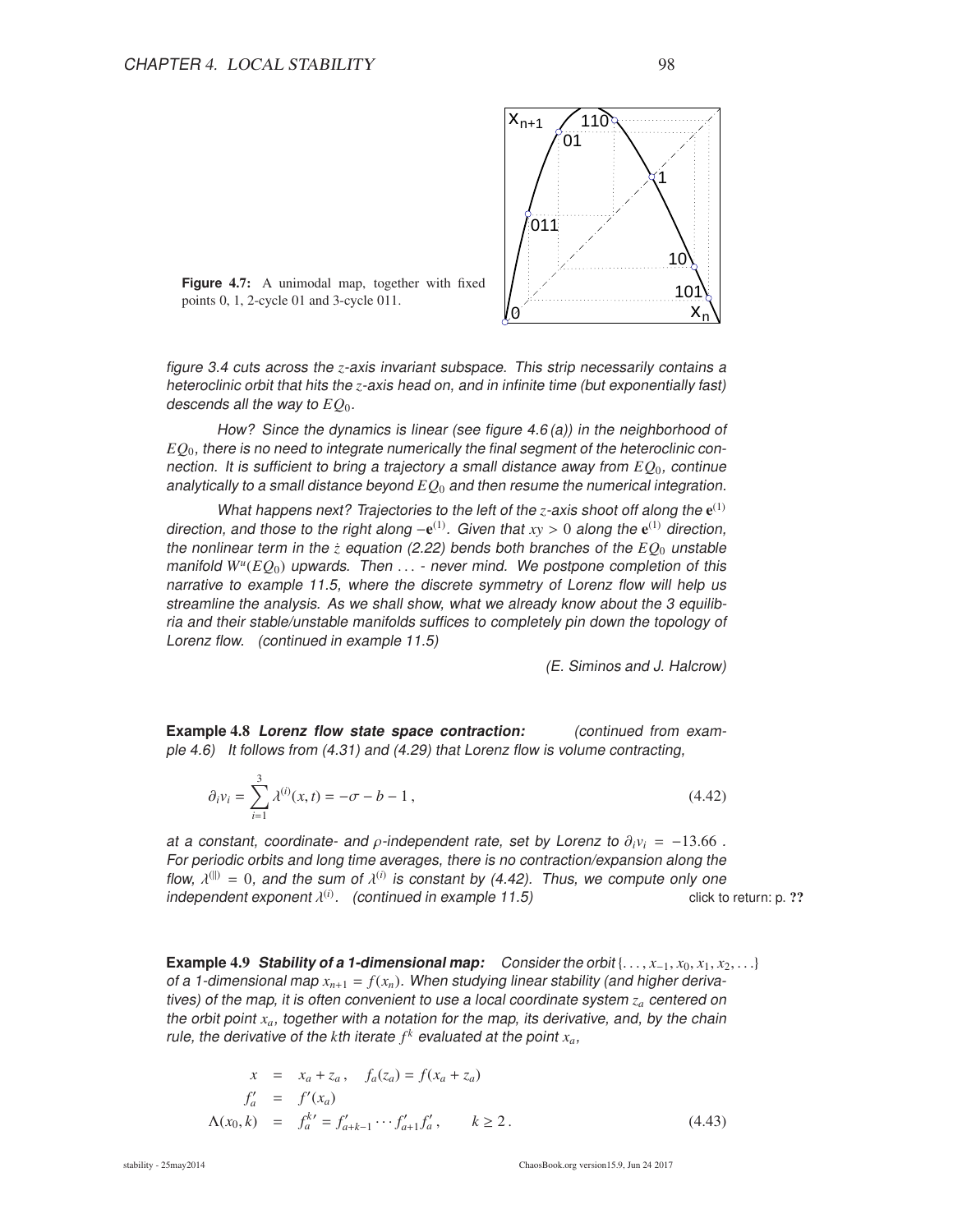Here  $a$  is the label of point  $x_a$ , and the label  $a+1$  is shorthand for the next point  $b$  on the orbit of  $x_a$ ,  $x_b = x_{a+1} = f(x_a)$ . For example, a period-3 periodic point in figure 4.7 might have label  $a = 011$ , and by  $x_{110} = f(x_{011})$  the next point label is  $b = 110$ . click to return: p. ??

**Example 4.10 Henon map Jacobian matrix:** For the Henon map (3.17) the Jacobian matrix for the *n*th iterate of the map is

$$
M^{n}(x_{0}) = \prod_{m=n}^{1} \begin{bmatrix} -2ax_{m} & b \\ 1 & 0 \end{bmatrix}, \qquad x_{m} = f_{1}^{m}(x_{0}, y_{0}). \tag{4.44}
$$

The determinant of the Hénon one time-step Jacobian matrix (4.44) is constant,

$$
\det M = \Lambda_1 \Lambda_2 = -b. \tag{4.45}
$$

In this case only one eigenvalue  $\Lambda_1 = -b/\Lambda_2$  needs to be determined. This is not an accident; a constant Jacobian was one of desiderata that led Hénon to construct a map of this particular form. Contained the contained of this particular form. Contained the click to return: p. ??

## **Exercises**

4.1. Trace-log of a matrix. Prove that

det  $M = e^{\text{tr} \ln M}$ .

for an arbitrary nonsingular finite dimensional matrix *M*,  $\det M \neq 0.$ 

4.2. Stability, diagonal case. Verify the relation (4.33)

 $J^t = e^{tA} = U^{-1} e^{tA_D} U$ ,  $A_D = U A U^{-1}$ .

#### 4.3. State space volume contraction.

- (a) Compute the Rössler flow volume contraction rate at the equilibria.
- (b) Study numerically the instantaneous ∂*iv<sup>i</sup>* along a typical trajectory on the Rössler attractor; colorcode the points on the trajectory by the sign (and perhaps the magnitude) of  $\partial_i v_i$ . If you see regions of local expansion, explain them.
- (c) (optional) Color-code the points on the trajectory by the sign (and perhaps the magnitude) of  $\partial_i v_i - \partial_i v_i$ .
- (d) Compute numerically the average contraction rate  $(4.29)$  along a typical trajectory on the Rössler attractor. Plot it as a function of time.
- (e) Argue on basis of your results that this attractor is of dimension smaller than the state space  $d = 3$ .
- (f) (optional) Start some trajectories on the escape side of the outer equilibrium, and color-code the points on the trajectory. Is the flow volume contracting?

(continued in exercise 23.10)

- 4.4. Topology of the Rössler flow. (continuation of exer $cise$  3.1)
	- (a) Show that equation  $|\det(A \lambda 1)| = 0$  for Rössler flow in the notation of exercise 2.8 can be written as

$$
\lambda^3 + \lambda^2 c (p^{\mp} - \epsilon) + \lambda (p^{\pm}/\epsilon + 1 - c^2 \epsilon p^{\mp}) \mp c \sqrt{D} = 0
$$
\n(4.46)

(b) Solve (4.46) for eigenvalues  $\lambda^{\pm}$  for each equilibrium as an expansion in powers of  $\epsilon$ . Derive

$$
\lambda_1 = -c + \epsilon c / (c^2 + 1) + o(\epsilon) \n\lambda_2 = \epsilon c^3 / [2(c^2 + 1)] + o(\epsilon^2) \n\theta_2 = 1 + \epsilon / [2(c^2 + 1)] + o(\epsilon) \n\lambda_1^+ = c\epsilon (1 - \epsilon) + o(\epsilon^3) \n\lambda_2^+ = -\epsilon^5 c^2 / 2 + o(\epsilon^6) \n\theta_2^+ = \sqrt{1 + 1/\epsilon} (1 + o(\epsilon))
$$
\n(4.47)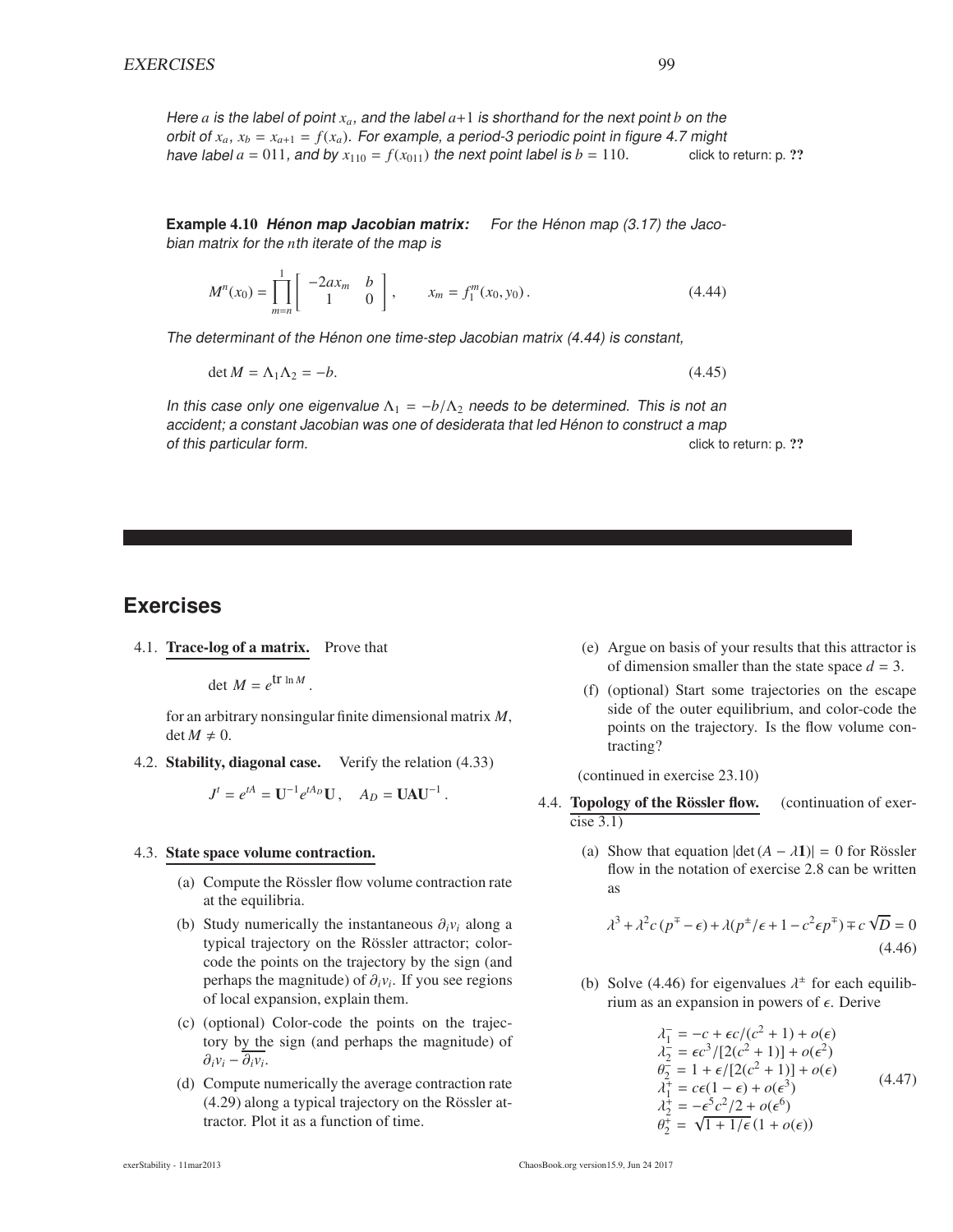Compare with exact eigenvalues. What are dynamical implications of the extravagant value of  $\lambda_1^-$ ? (continued as exercise 7.1)

(R. Paškauskas)

4.5. Time-ordered exponentials. Given a time dependent matrix  $A(t)$  check that the time-ordered exponential

$$
J(t) = \mathbf{T}e^{\int_0^t d\tau A(\tau)}
$$

may be written as  $J(t) = \sum_{m=0}^{\infty} \int_0^t dt_1 \int_0^{t_1} dt_2 \cdots \int_0^{t_{m-1}} dt_m A(t_1) \cdots A(t_m)$ and verify, by using this representation, that *J*(*t*) satisfies the equation

$$
\dot{J}(t) = A(t)J(t),
$$

with the initial condition  $J(0) = 1$ .

4.6. A contracting baker's map. Consider a contracting (or 'dissipative') baker's map, acting on a unit square  $[0, 1]^2 = [0, 1] \times [0, 1]$ , defined by

$$
\begin{pmatrix} x_{n+1} \\ y_{n+1} \end{pmatrix} = \begin{pmatrix} x_n/3 \\ 2y_n \end{pmatrix} \quad y_n \le 1/2
$$

$$
\begin{pmatrix} x_{n+1} \\ y_{n+1} \end{pmatrix} = \begin{pmatrix} x_n/3 + 1/2 \\ 2y_n - 1 \end{pmatrix} \quad y_n > 1/2.
$$

This map shrinks strips by a factor of 1/3 in the *x*direction, and then it stretches (and folds) them by a factor of 2 in the *y*-direction.

By how much does the state space volume contract for one iteration of the map?

## References

- [4.1] C. D. Meyer, *Matrix Analysis and Applied Linear Algebra*, (SIAM, Philadelphia 2001).
- [4.2] G. H. Golub and C. F. Van Loan, *Matrix Computations* (J. Hopkins Univ. Press, Baltimore, MD, 1996).
- [4.3] T. F. Coleman and C. Van Loan, *Handbook for Matrix Computations* (SIAM, Philadelphia, 1988).
- [4.4] D. S. Watkins, *The Matrix Eigenvalue Problem: GR and Krylov Subspace Methods* (SIAM, Philadelphia, 2007).
- [4.5] D. S. Watkins, *Fundamentals of Matrix Computations* (Wiley, New York, 2010).
- [4.6] M. W. Hirsch and S. Smale, *Di*ff*erential Equations, Dynamical Systems, and Linear Algebra*, (Academic Press, San Diego 1974).
- [4.7] V.I. Arnold, *Ordinary Di*ff*erential Equations*, (Mit Press, Cambridge 1978).
- [4.8] E. M. Izhikevich, "Equilibrium," www.scholarpedia.org/article/Equilibrium.
- [4.9] P. Holmes and E. T. Shea-Brown, "Stability," www.scholarpedia.org/article/Stability.
- [4.10] J. D. Meiss, *Di*ff*erential Dynamical Systems* (SIAM, Philadelphia 2007).
- [4.11] L. Perko, *Differential Equations and Dynamical Systems* (Springer-Verlag, New York 1991).
- [4.12] P. Glendinning, *Stability, Instability, and Chaos* (Cambridge Univ. Press, Cambridge 1994).